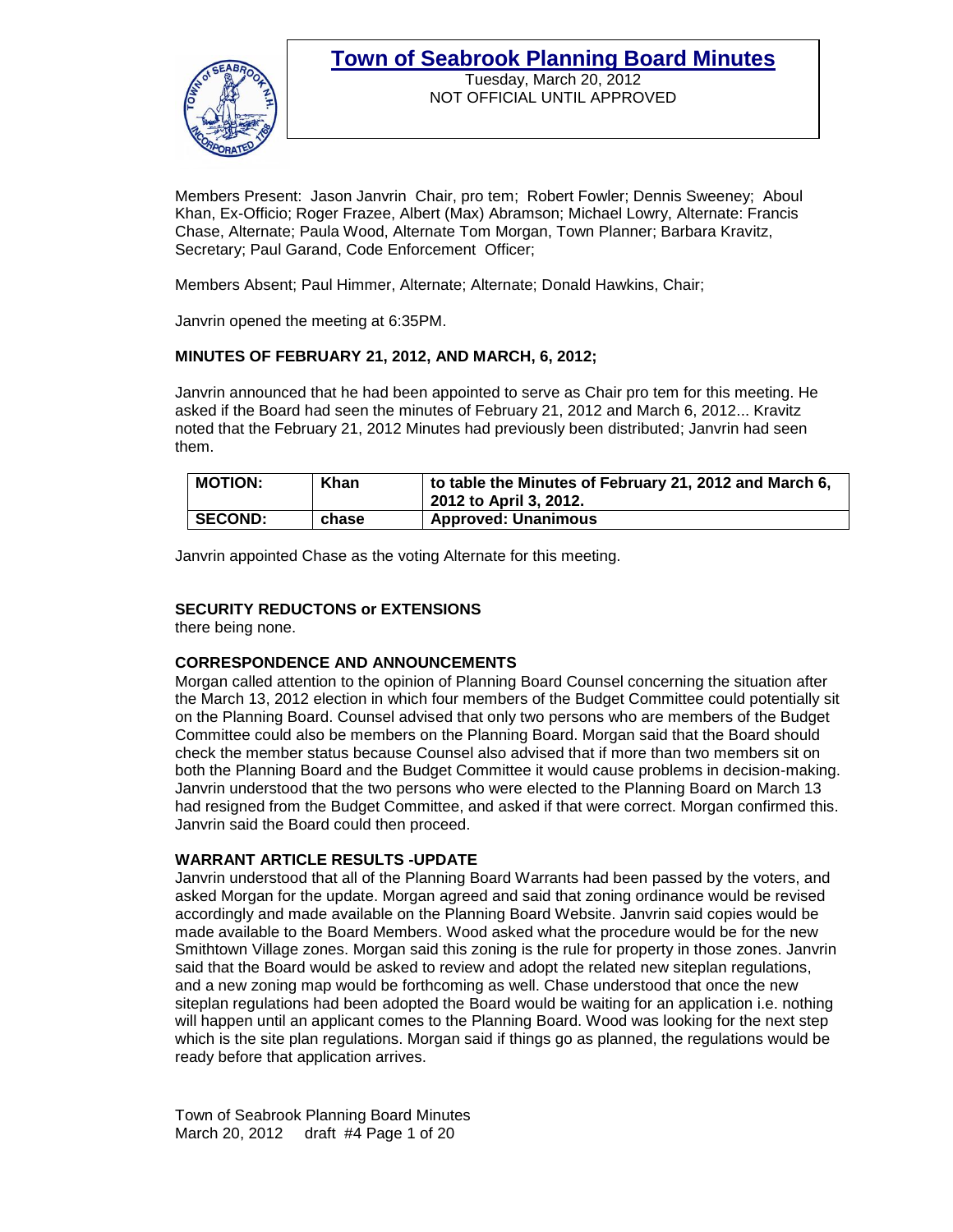

Tuesday, March 20, 2012 NOT OFFICIAL UNTIL APPROVED

# **PUBLIC HEARINGS**

Hawkins opened the Public Hearings at 6:45 PM.

### **NEW CASE**

**Case #2012-04E – Proposal by William F. Simmons and 11 Railroad Avenue Realty Trust to convert part of a 5,740 square foot commercial/industrial building into office/retail use. The property is located at 11 Railroad Avenue, Tax Map 8, Lot 107.**  Attending: William Simmons;

Appearing for the Applicant: Attorney Mary Ganz, Ganz Law;

Khan recused himself for this case because he is an abutter. Janvrin explained that he could not appoint an alternate for this case because Khan is the Selectmen"s appointee.

Ganz said that Simmons runs a plumbing and heating business on Railroad Avenue, and also lives on the property. In 2001 Simmons obtained site plan approval from the Planning Board and in 2007 he was granted mixed-use status by the Zoning Board of Adjustment so he could live on the premises. For a time there were tenants including a day-care center; there are five electric and gas meters. When the tenants left and business was good, he expanded his business into the space. Now that the economy is down he would like to rent out space. Garand said coming to the Planning Board for permission would be the next step. They met with Morgan and thought the paperwork was in order. Janvrin asked for Garand"s comments. Garand wanted to be sure that the Planning Board looked at the hours of operation and the dumpster hours. Morgan did not see any issues. Janvrin understood that Simmons previously had a use for the space, but now wants to rent it to others. Ganz said that previously the plumbing business had expanded. Janvrin asked for comments or questions.

Chase asked if the dumpster would stay where it was. Garand said maybe there would be a sign, but otherwise nothing would change. Janvrin asked if sign changes would go through the Building Department. Garand said it would, and would have to meet the commercial zoning requirements. Janvrin asked if there had ever been an issue with parking. Garand commented that the day care center was no longer on the site. Janvrin said the lighting would stay the same. This was just a different use of the space. Garand agreed. Wood asked if there were three offices now and it expanded to five, would that increase the parking need. She thought the parking area was pretty small out front. Simmons showed where there were eight parking spaces designated for the front units. The Adult Day care had been in 1400 square feet at the front of the building; the front parking space closest to the driveway side is for handicap. Wood asked how the space would be broken down. Simmons said currently there are two 700 squarefoot spaces. He had created a doorway so that space could be shared, because the state required 1400 square feet for the day care. He did not know if it would be one or two tenant in that space.

Wood asked if he would break it down into five offices. Simmons said he had brought the offices into the back area, and showed a drawing of how it was originally used and had handicap bathrooms and a kitchenette. Each side has 2 front doors plus two egresses. Wood asked if these were being added, or if the only part that would be changing would be up-front. Simmons said that at this time his business was occupying some of the space. Janvrin asked if it meets the fire code. Garand said it did. Janvrin asked if the application was complete; Morgan said it was and noted the space was only 1400 square feet.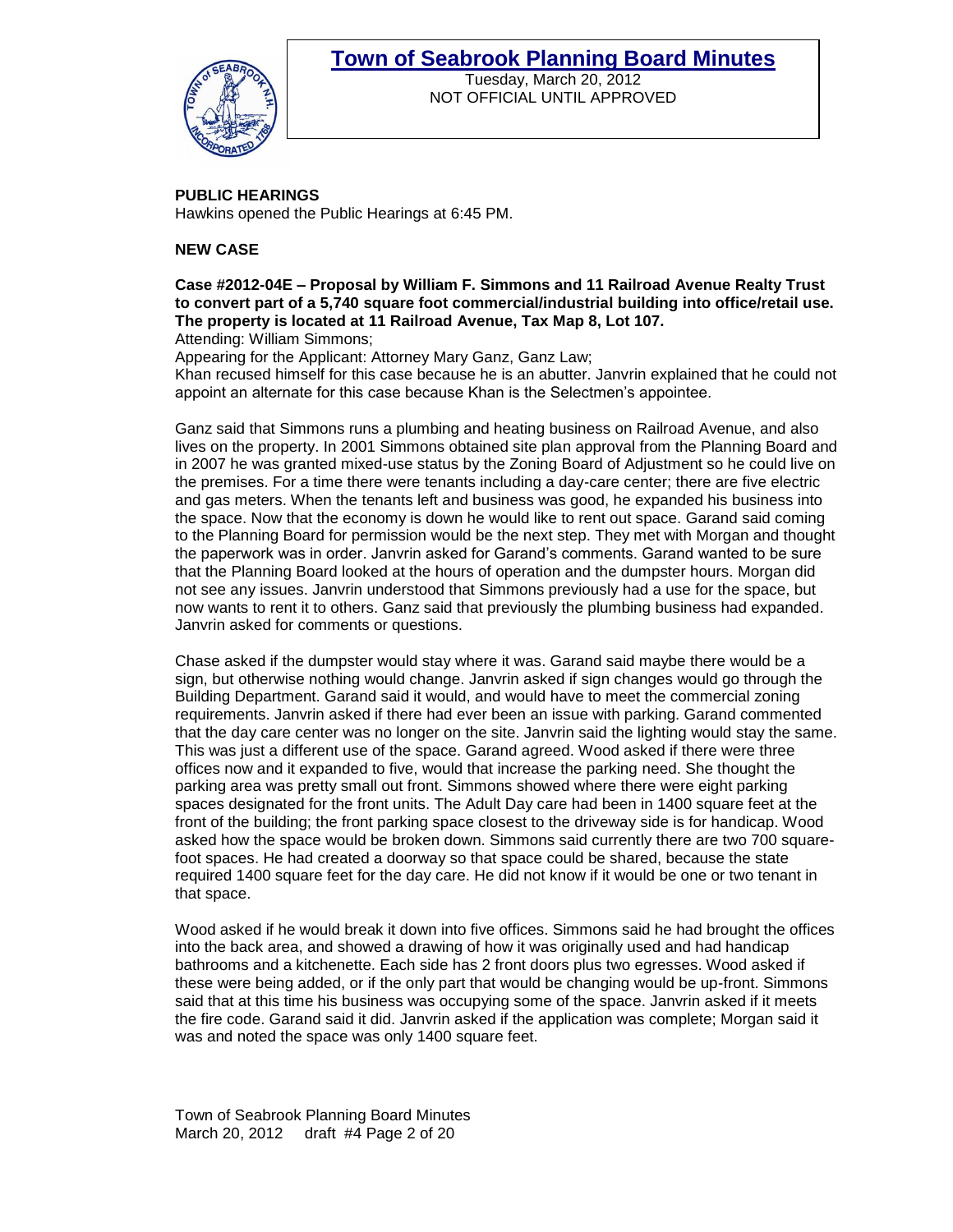

Tuesday, March 20, 2012 NOT OFFICIAL UNTIL APPROVED

| <b>MOTION:</b> | <b>Sweeney</b> | to accept Case #2012-04 as administratively complete<br>for jurisdiction and deliberation. |
|----------------|----------------|--------------------------------------------------------------------------------------------|
| <b>SECOND:</b> | Frazee         | Approved: In favor: Janvrin, Sweeney, Fowler,<br>Chase, Frazee, Abramson;                  |

Janvrin asked for abutter comments; there being none.

| <b>MOTION:</b> | <b>Sweeney</b> | to approve Case 2012-04E - William F. Simmons and<br>11 Railroad Avenue Realty Trust to convert part of a<br>5,740 square foot commercial/industrial building into<br>office/retail use. The property is located at 11 Railroad<br>Avenue, Tax Map 8, Lot 107. |
|----------------|----------------|----------------------------------------------------------------------------------------------------------------------------------------------------------------------------------------------------------------------------------------------------------------|
| <b>SECOND:</b> | <b>Fowler</b>  | Approved: In favor: Janvrin, Sweeney, Fowler,<br>Chase, Frazee, Abramson;                                                                                                                                                                                      |

### **ONGOING CASES**

**Case #2011-31.10-22 Proposal by NextEra Energy to amend its conditional approval of August 17, 2010 so that the stipulation (iv) reads as follows: Noise shall not be discernable at the Rocks Road residences closest to the firing range. Noise level along the existing transfer station road shall be limited to 15 dBA above the measured background of 44 dBA. The indoor firing range in question is situated off Rocks Road and immediately east of the Town's Transfer Station,** continued from November 15, 2011; December 20, 2011, January 3, 2012; January 17, 2012, February 21, 2012; March 6, 2012;

Janvrin thought nothing had been heard from NextEra in re the Acenture acoustical study proposal; Kravitz confirmed this. There being no one in attendance from NextEra, **Janvrin continued Case #2011-31.10-22 to April 3, 2012 at 6:30PM in Seabrook Town Hall.** 

### **Case #2012-01 – Proposal by Verizon and Dawson Seabrook LLC to establish an electronics store at 332 Lafayette Road, Tax Map 9, Lot 61, c**ontinued from February 21, 2012;

Appearing for the Applicant: Attorney Mary Ganz, Ganz Law;

Ganz submitted a letter requesting a continuance for Case #2012-01. Kravitz asked to provide a point of information; Janvrin agreed. Kravitz said that a letter had been sent to Wal-mart and to the owner of the Shopping Center. Earlier in the day, a Wal-mart Realty Manager had called saying they"d heard that there was a hearing and wanted to know what it was about. Further that they did not have any information or plans to look at. He asked for a sketch so that they could have some orientation, and that was sent to him. He responded that it had been received and that a member of the local store would pick up the planset at the Planning Board office. **Janvrin continued Case #2012-01 to April 3, 2012 at 6:30PM in Seabrook Town Hall.**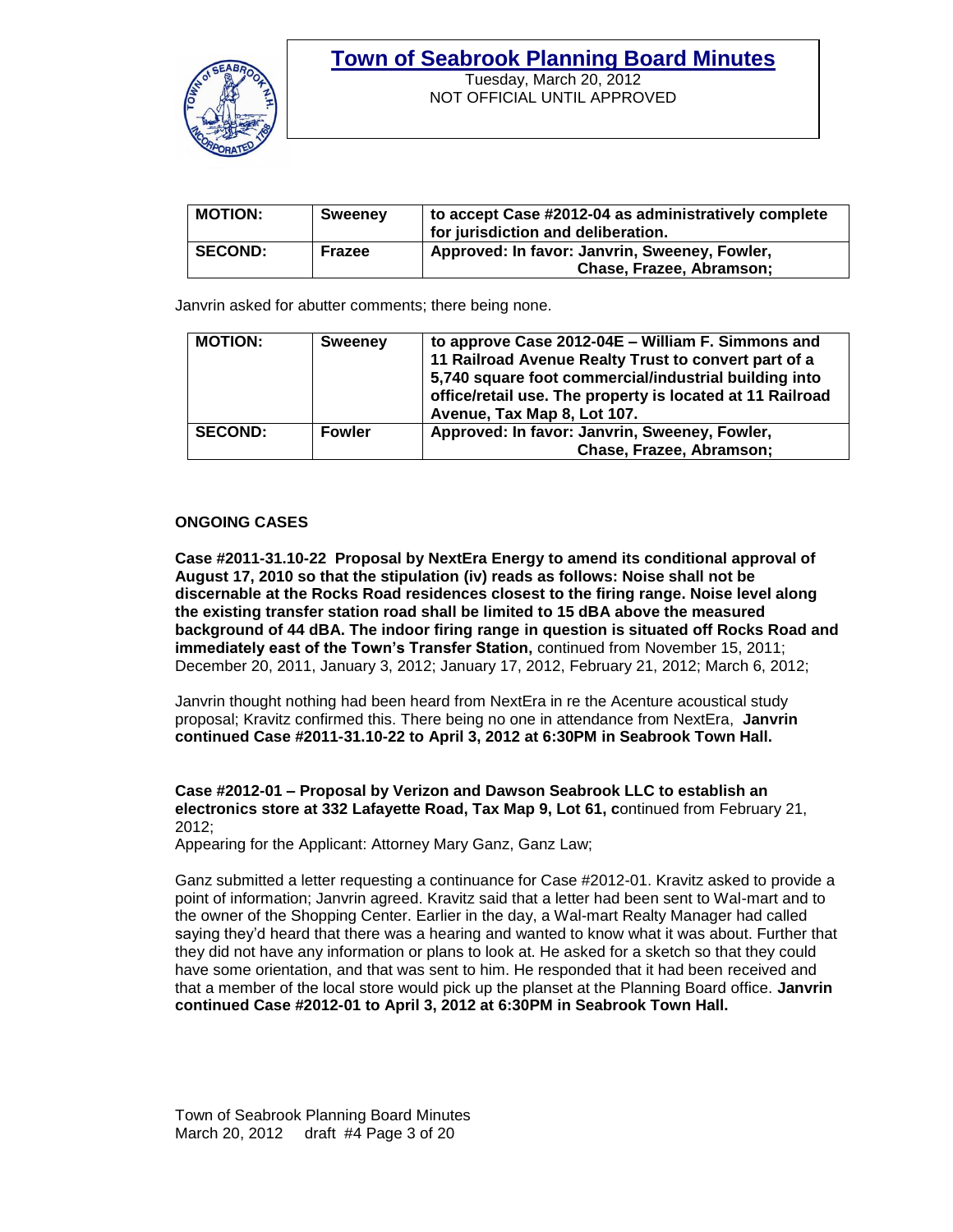

Tuesday, March 20, 2012 NOT OFFICIAL UNTIL APPROVED

#### **Case #2012-02 – Proposal by Edwin & Maureen Adams and Waterstone Retail Development to construct a 13,000 square foot store at 337 Lafayette Road, Tax Map 9,**  Lot 62, continued from February 21, 2012.

Attending: Richardson, Waterstone Retail Development;

Appearing for the Applicant: Robert Clarke, Allen & Majors; Attorney Mary Ganz, Ganz Law; Scott Mitchell, Jim Mitchell, Tropic Star; Wayne Morrill, Jones & Beach Engineers;

Clarke said they had responded to Morgan"s comments, submitted a prospective sketch of the front [street side] building area showing the landscaping which was of concern because this is one of the first buildings to be close to Route 1. They had also depicted the dumpster area and fencing. Clarke said they had requested a waiver on the building side photometrics, but this was no longer needed as he"d put them on the plansheets; it shows they are at "0" at the property line. Clarke said they had addressed all of the Technical Review Committee items, and brought a stamped mylar for the Registry recording. A letter from the Conservation Committee was received and the NH Department of Transportation permit was in place. Chase asked if there was a listing of items to be done. Janvrin called attention to the list in the TRC Minutes. Kravitz asked if Clarke had received the TRC Minutes; he had. Morgan asked if the planset on the table had included the TRC items. Clarke said it did, and that they had submitted the revised plans including responses to items raised by Morgan and the Planning Board engineer, prior to the Tuesday deadline.

Morgan said one issue that had not yet been considered by the Board, is the landscaping waiver request. Basically, this is a decision on whether to have more parking (52 spaces) or more landscaping; both would not fit on the site. Morgan thought that had Hawkins been in attendance this would be a particularly important item, as the Board had put a lot of effort into developing the landscaping standards. Wood asked what would be normally required. Morgan said that because the landscaping regulations were only adopted a few months before, a "normal" was not established. One solution would be to look at less parking spaces. Fowler asked how many spaces they would require. Morgan said they would be allowed to have 52, and that is what the plan shows. Janvrin noted that parking used to have a minimum requirement; now it is the maximum which would be the 52 spaces. Morgan said by doing the maximum they are cutting down on the landscaping. Scott Mitchell pointed out that this plan was part of the Kohl"s and the Lowes plan they put together for the town. A 6,500 square-foot restaurant had been approved with 114 parking spaces. The Case #2012-02 shows less than half that amount of parking spaces. He asked that the Board take that into consideration. They need the 52 spaces; it's important for the West Marine business. They are currently in a much smaller building and are leaving that location to expand their business and parking. moving, Scott Mitchell said they need those spaces for their business; it is not an option to cut parking back.

Wood asked for the comparative square-footage between the restaurant and the proposed building. Mitchell said the restaurant was to be 6,500 square feet; the proposed building would be 13,000 square feet. Janvrin said about double. Scott Mitchell said the request parking is less than half. Janvrin clarified that the former use was to be a restaurant and this would be retail. Scott said that West Marine is moving because their current lot is so small that it is impossible to expand. Wood was really concerned because of the other stores with a large non-permeable [parking] area. Before ii was all trees, so she was nervous about having parking spots instead of landscaping. Chase asked how many spaces would be lost if they had to meet the landscaping standards. Clarke said 10 spaces – down to a total of 42. Clarke showed another sketch with the parking field wrapping all the way around the drive aisle and would require a 10 and 15-foot

Town of Seabrook Planning Board Minutes March 20, 2012 draft #4 Page 4 of 20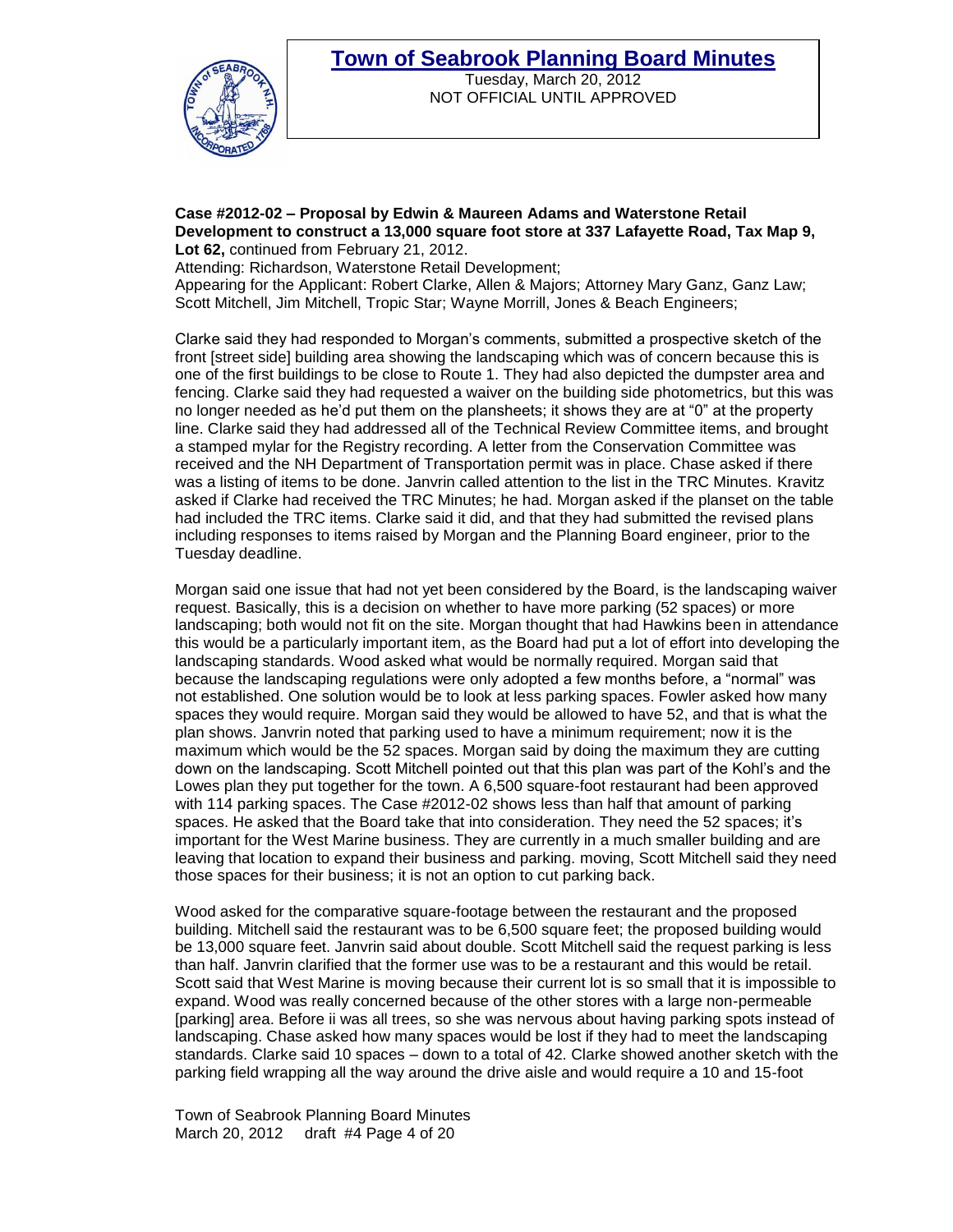

Tuesday, March 20, 2012 NOT OFFICIAL UNTIL APPROVED

green stretch around parking and entry drives. He thought those strips could overlap, and pointed out the area where they wanted more parking. They"d need a 25-foot green strip all the way around the parking area; the waiver request was to allow those green strips to overlap for the 10 spaces. The other waiver was for the interior green island area, but if the spaces were reduced, that would increase the landscaping percentage.

Clarke pointed out that this design is 6000 square feet less than the original surface. In 2008 when the [Kohl's] was approved, the current landscaping regulation wasn't in place so it would have been much easier. Khan said he"d been in the audience six months ago when the landscaping regulations were created. The Board spent a lot of time and effort making this the rule for the town. He felt that this would be the first time this rule was being addressed, and thought the new Board members should have the time to review the regulations in light of this case, and wanted the decision held to the next meeting. What the Planning Board adopted [with the landscaping regulation] was a wonderful thing for the town. It was supposed to work for everyone"s benefit. Janvrin asked if Khan was referring to the waiver requests for the landscaping - 20 percent interior parking, and for trees and shrubs. Chase asked if the restaurant was never built, would they have had to meet the current requirements. Janvrin said they would. Chase then asked why the restaurant coordinates were even being raised. Janvrin said that the approval for the 2008 case was under different circumstances and regulations. Chase thought it was not relevant. Morgan reminded that the Board had worked with Demoulas on the landscaping and accepted that some part of the project was grandfathered, but the part that was not e.g. the stand alone retail building would have a lot of landscaping. Chase noted that that had met today"s landscaping. Morgan agreed, and said that when the Kohl"s was approved it was clearly understood that they would return for a full site review for the restaurant.

Janvrin asked if they now would not need a waiver for the photometric grid; Clarke agreed, and said he would work the photometric grid numbers and design into his plansheets. The wanted to be prepared for this meeting. Janvrin asked if there were cut sheets for the lighting; Clarke said they were detailed on the plan. Scott Mitchell said it was essential to have approval at this meeting and get over the hurdles; West Marine needs to get open. They previously had two stores in the town; one was closed down. Their season is getting closer with this weather; they did not have the luxury of waiting another meeting or another month. Scott Mitchell stated they got permission at the TRC to start construction to build the site. Janvrin noted they had an ALT from the NH Department of Environmental Services which includes the drainage, so they could be working on that while they wait for an approval from the Planning Board. Scott Mitchell said "yes". Janvrin understood the time constraints, but at the same time "an emergency on your part doesn"t constitute an emergency on [the Board"s] part most of the time. It is important to get everything right and the Chair was not at the meeting; he"d have a hard time even giving a conditional approval without the chance to go through the new regulation. He was not trying to put them out, but the Board had an obligation to the Town of Seabrook to get this right. He would go along with Khan"s view.

Khan said that the Board is comprised of volunteers who come on their own time. If the Applicant doesn"t have time to go to the next meeting, it is not the Board"s fault. All applicants want to get approved at the [right away]. Clarke wanted to explain the landscaping requirements. Lowry said the Applicant could meet the requirements and possible get an approval at this meeting. Clarke said that four waiver requests with the respective justifications had been put together in January. They went through TRC and two Planning Board meetings. It was critical to his client"s needs to get the parking spaces. He pointed out the area and said they would provide a 10-foot deep planning area with trees, shrubs and ground cover around building sides to the public access. Together with the 15-foot wide green strip, it creates a 25-foot wide buffer zone

Town of Seabrook Planning Board Minutes March 20, 2012 draft #4 Page 5 of 20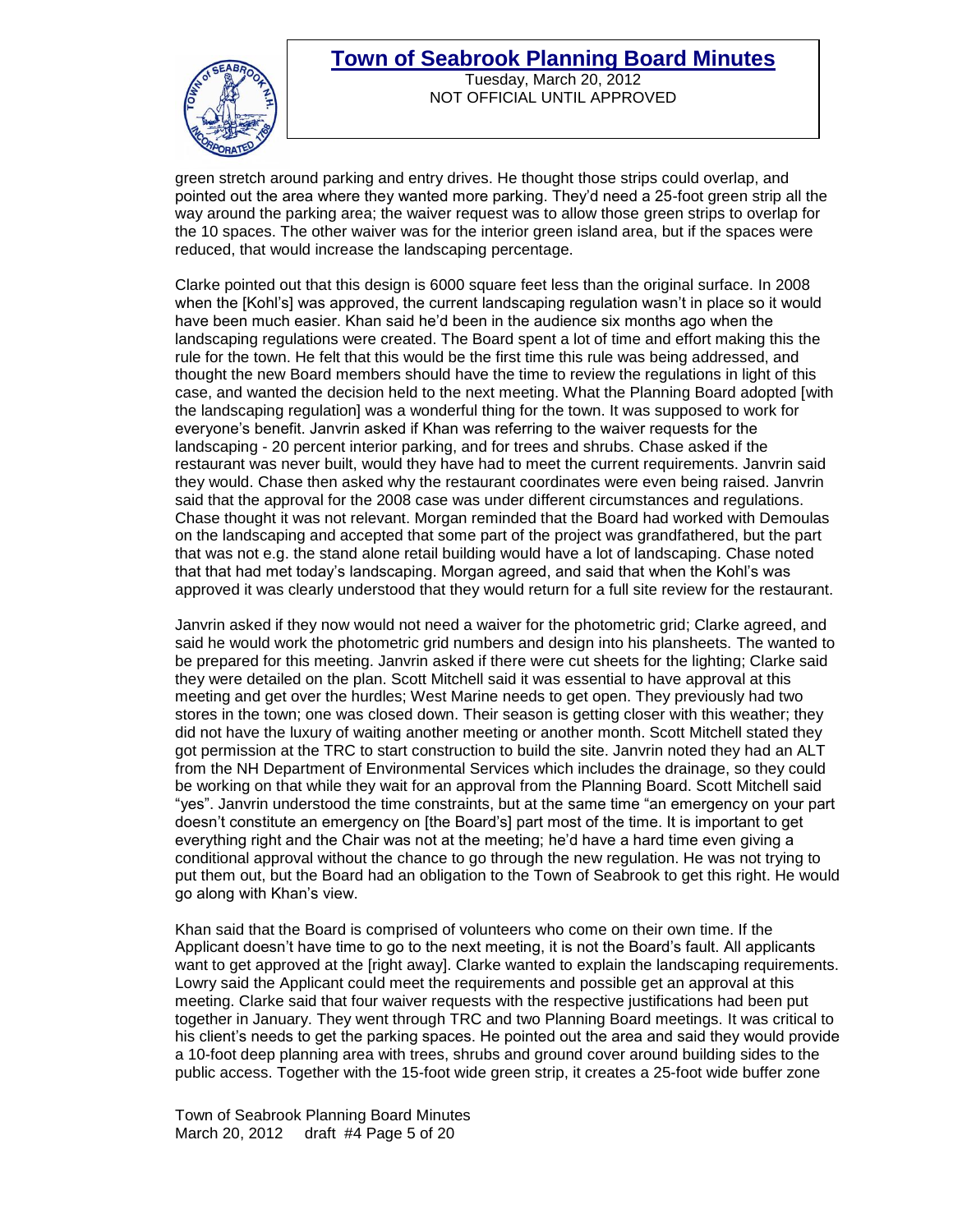

Tuesday, March 20, 2012 NOT OFFICIAL UNTIL APPROVED

that is maintained all around except for one location. He commented that some towns insist on the 15 + the 10, and some towns believe they should allow the overlap. The spirit and the intent is to screen the parking lot. He thought that the 15 feet was pretty heavily planted. He thought they were addressing the spirit and the intent; it wasn't like they were taking away the buffer completely. Clarke was speaking about regulations in the Town of Bedford where he does a lot of work. They have submitted a typical waiver request for when there is overlapping. They were not asking to increase the maximum percentage; it was at four spaces per 1000 square-feet, whereas most retail would want five. They were at the 52 spaces maximum, he thought most retail would want an additional 12 or 13 spaces i.e. five spaces per thousand. The Applicant was not asking to increase the maximum.

Morgan indicated there were other issues besides landscaping. Chase asked if the landscaping should be resolved at this point. Morgan said that resolution would be when the board thought the time was right. Abramson recalled that during the past year the general intent was for improving landscaping and not judging a proposed building just on how it looks by itself compared to what is there now. He thought a close look might find some errors, but it looked like an improvement. He thought this should go forward. Janvrin asked if Morgan was referring to the letter of March 3. Morgan noted that Scott Mitchell had stated that this proposal was done in conjunction with the 2007 Kohl"s approval, and wanted to summarize certain aspects for the members of the Board who were not familiar with it. Morgan explained there was a lot of time spent on the potential traffic impact of the Kohl's. One of the ways to get traffic off of Route 1 was to create cross-connects between retail centers, and there was substantial discussion about a connector between Boynton Lane and the Wal-mart. This has not happened even though it was part of the Kohl"s approval. He asked that Scott Mitchell provide an update of where the right-of-was from Wal-mart stands.

Scott Mitchell said that was a separate application, and that the only reason that connector got pulled in to the Kohl"s was because Robert Korff, the developer, had control of the property which is on the other side of Route 1 (the subject of Case #2012-01). Mitchell said if Korff had not had that control, there would have been no cross-connection discussion; this was a separate lot that Mr Adams owned. Because they had to move the access to the traffic light, this parcel became involved. He said it had never been part of the Kohl"s. Morgan thought that Mitchell had earlier said the opposite. Morrill said that he and Ganz had been moving forward on the crossconnect for the Verizon proposal and granting the easement on [the back of] their property, and were actively working with Wal-mart and the landowner to move that roadway up to [the Walmart property]. They have made a commitment to put in a road on that easement and they are actively moving forward with the whole connector. Morrill said they had granted the easement on the back side of the property that Korff owns as part of that approval. Scott Mitchell referenced Minutes re Kohl"s, and said from the very day that the Board forced this issue on Korff they had maintained that they could never make Wal-mart take this action; they do not own that property.

Scott Mitchell said that Korff is willing to build the access road and put the money in escrow if necessary. He asked what more could be asked of them. Morgan had hoped that there would have been a good-faith effort to negotiate an easement. Scott Mitchell said that is what Ganz is in the process of doing. He asked if the Board wanted to hold them hostage to that. Morgan said he heard the same thing in 2007. Scott Mitchell said that from day one they could never make Wal-mart do anything. He said that Morgan knew this because he was there, and asked if that was or was not true. Morgan thought is the process had been started in 2007; they would be a lot further along than they are now. Scott Mitchell said they could not start the process because they had an existing lease on the property. They couldn"t force the then existing tenant, and they agreed to connect to the property and escrow \$30,000 to connect to the Wal-mart. Scott Mitchell

Town of Seabrook Planning Board Minutes March 20, 2012 draft #4 Page 6 of 20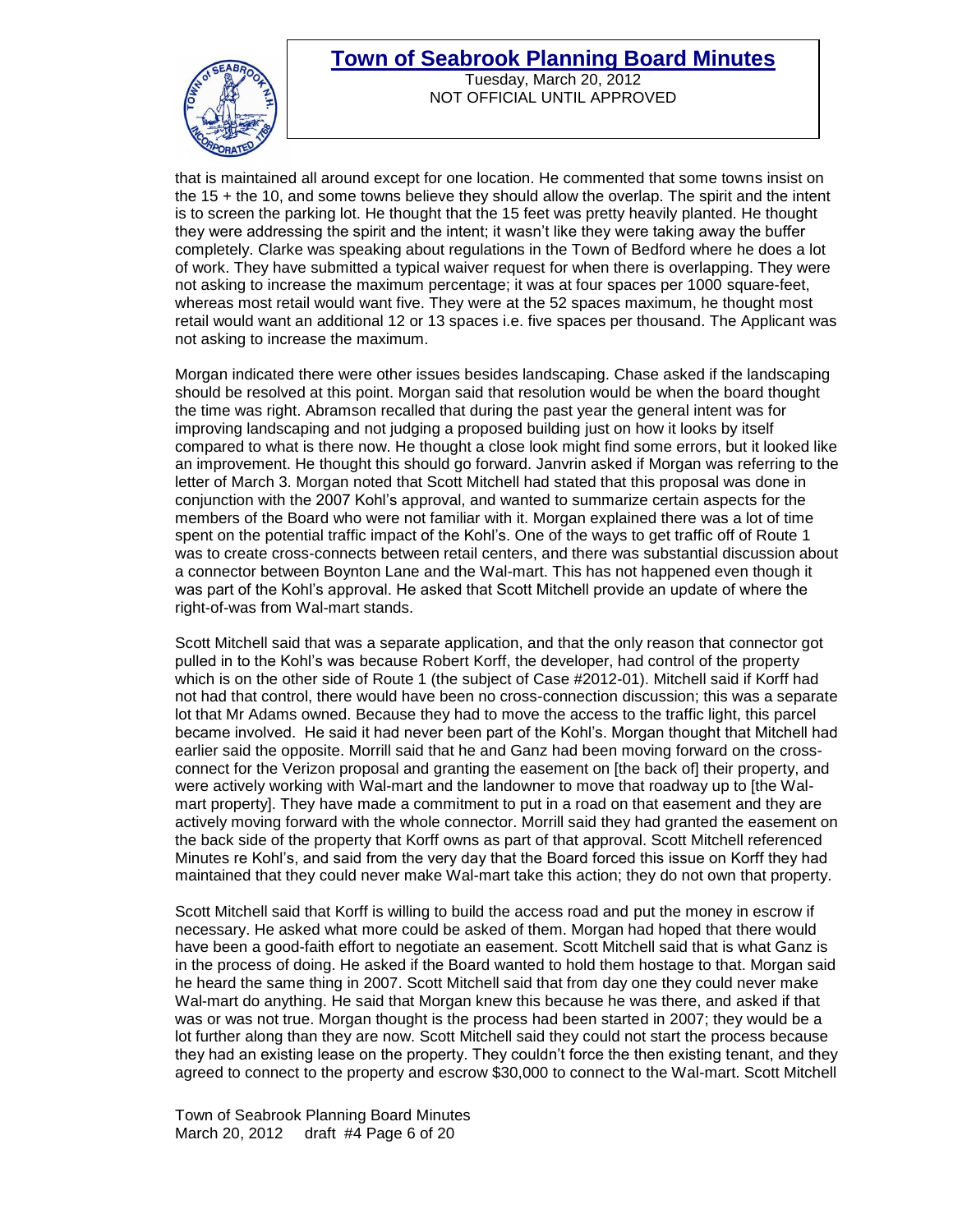

Tuesday, March 20, 2012 NOT OFFICIAL UNTIL APPROVED

did not know what more the Board wanted; they could not make Wal-mart do this.

Paula Wood asked if negotiation with Wal-mart had been gone on during the four or five years. Ganz said it had just started in December 2011 or January of this year. It was thought that the building lease would be up in 2013, but actually it"s in 2012. Paula Wood asked why. Ganz said the owner of the Wal-mart shopping center had changed; they had been talking with the previous owner. Their hands were tied until the lease expired at the end of February. Scott Mitchell said they thought the lease went to the end of 2013. Ganz said the date was in the Planning Board approval. Ganz said the problem was they were taking on a "giant"; Kravitz had given some good information of a contact at Wal-mart, and they are working with the attorney for the shopping center. There are multi-layers of people to go through. Paula Wood asked if the knew it was going to take all this length of time, why hadn"t this started before the tenant left. She knew that they couldn"t act on it; nothing could be built until the tenant left. Everyone knows there would be tons of red tape. Ganz thought they had not realized that there would be substantial problems in getting all this consent. They are working on it and moving ahead as quickly as they can.

Janvrin referenced Morgan"s letter of March 3, 2012 in re a few things the applicant had tried to address, but with which he was not yet happy. He thought the depiction in re the dumpster was a nice rendition with the screening, however, he wondered if there was any reason why they couldn"t make an attachment to the building i.e. a continuation of the wall at a lower level. Clarke asked if Janvrin wanted a block to match the building façade. Janvrin envisioned this as 10 to 12 feet out from the building, out of stucco to match the building façade, and asked if there was a reason this could not be done on the north side of the building. Richardson said they could extend this on the north side of the building, and asked about the height. Janvrin thought above the height of the dumpster. Richardson suggested 8 feet which would be above the dumpster, and only on the north side. Janvrin thought the dumpster would be closest to the building. Clarke said on the street side with wood the rest of the way, stopping at 15 feet from the property line to preserve the setbacks. Janvrin saw this as a continuation of the building façade, and asked if there would be room for this. Clarke thought this could be in the plan, but he would have to check if there was a door in the way. Richardson said there was not.

Janvrin said that sidewalks would be an issue for this case and for Case #2012-01. Currently there is sidewalk on the state"s right-of-way and accepted by the state. He thought the Applicant was not looking to change that. Clarke agreed. Janvrin asked if that had been negotiated under the Kohl"s approval. Clarke said it had. Janvrin asked if they were putting any sidewalk up along the access road to the property from the existing sidewalk. Clarke pointed out that that sidewalk exists and a crosswalk into the rest of the development area. Janvrin asked if it was striped. There was no painted area yet. Janvrin asked if this would be depicted. Clarke thought they would paint the crosswalk so people. Clarke said that Steven Ireland of NH Department of Transportation told him that the Agreement that the town signed actually covers anything that had already been there, and that the Town would maintain the ADA accessible points. Janvrin believed that the sidewalk that the town agreed to maintain was on the Boynton Lane corner and was only a ten-foot section. The town does not have a maintenance agreement for the sidewalk that Clarke was describing. Clarke understood from Ireland that coverage was only on edited pieces. The whole sidewalk is existing, so the remainder of the sidewalk would not be changed so maintenance would be by the existing developer.

Janvrin pointed out that Morgan had said the 20-foot wide Lafayette greenbelt is not clearly depicted, and asked if that had been changed on the plan. Clarke said a 12-foot wide maintenance easement was shown and a 20-foot greenbelt both come from a right-of-way.

Town of Seabrook Planning Board Minutes March 20, 2012 draft #4 Page 7 of 20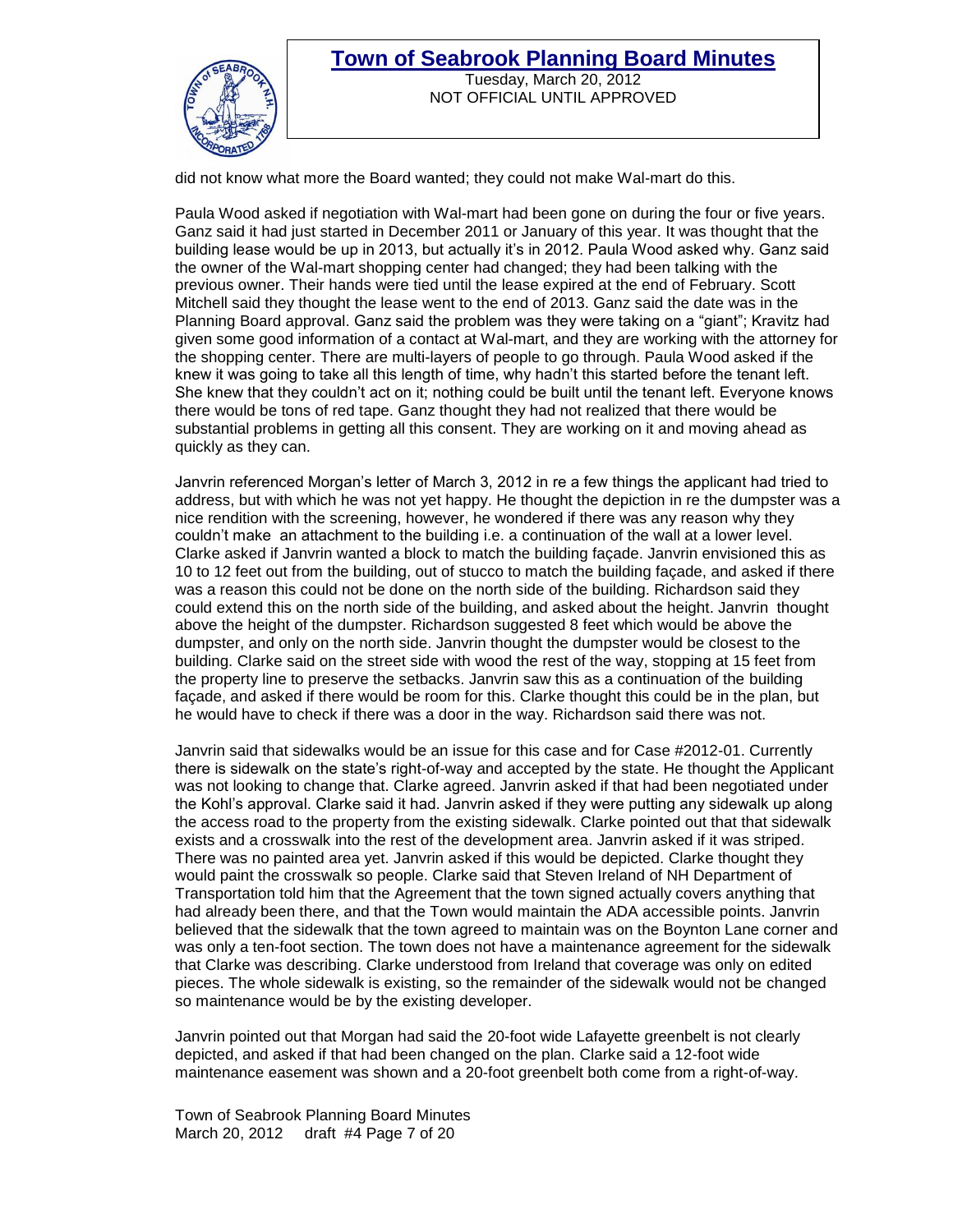

Tuesday, March 20, 2012 NOT OFFICIAL UNTIL APPROVED

Janvrin asked if they overlap. Clarke said they did, but are depicted on the plan as two different "hatches". Janvrin asked if the plantings were on the inside. Clarke said their plantings were basically on the 20-foot greenbelt line. Janvrin asked if they were part of the greenbelt. Clarke said they were and would not be affected by grading. Khan asked Morgan for his concerns. Morgan said most of the items in his March 3 memorandum had been addressed. His key concerns, sidewalks and dumpster, had already been addressed by Janvrin.

Janvrin thought the sticking points were the waiver requests. Clarke said that three of the waivers concerned 10 parking spaces that would otherwise be wiped out. Paula Wood asked if the Board maintains its regulations and the Applicant doesn"t get those 10 spots, if the Applicant would not be interested in the property. Richardson said they are in a very difficult situation with West Marine now, because they want to open for the 2012 season. He thought if they don"t get this going they very likely would not; he was saying this as a factor. Paula Wood asked if Richardson was saying that if the waiver doesn"t happen and Board held them to the regulation, the deal would not happen. Richardson said that ideally retailers want 5 cars per thousand and this is 4 per thousand. Reducing 10 spaces is kind of like cutting off their ability during the peak summertime. Janvrin asked about the ratio at the current location. Richardson did not know the square-footage but they were doing a project in Fairhaven Massachusetts that has 4.5 per thousand. They also are having three designated double spaces for trailers so they won"t block the aisles when pulling out, which also changes what they are trying to do and they need the total spaces.

Morrill said currently, the West Marine building is at 6,000 square feet and 4 spaces per 1000, the same parking ratio as for the new building which is bigger. Richardson said it is not the same store as the town is used to. The store in Fairhaven has more apparel and traditional boating items. It's is still all boating, but has a better selection of materials. Morgan asked if anyone from West Marine was attending the meeting. Richardson said he was representing West Marine. Janvrin thought that in the TRC, the CEO had asked about outside sales. Richardson said there would be no materials stored on the exterior site after business hours. Janvrin asked if the 7-foot area shown on Sheet C-1 was the only outside display area. Richardson said that was correct, and only during business hours. Janvrin asked if that was for dinghies, kayaks, etc. they want the area clearly define against the building; nothing in the parking lot or overnight. Clarke said this was notated on the plan. Janvrin asked if they would sell boats, and Richardson said only kayaks and the like.

Chase asked if any parking spaces had been designated for compact cars, and thought the Board might have discussed changing the widths. Morgan said that had not come up. Richardson asked if the Board would entertain shortening the depth of the space for smaller cars. Janvrin asked if that would help them be in compliance. Richardson said it would not bring them all the way but would give more green space and lessen the waiver request. Morgan asked how they would keep the SUVs from parking there. Richardson said they would clearly use signage that it was for small cars. Janvrin said he had just left a building where SUVs were parked in an area reserved for small cars. He did not doubt Richardson, but consumers do not pay attention. Abramson said optimism was in the face of experience. Wood noted that when the Applicant came to the Board, they knew about these regulations Richardson said they made the retailers aware of the process to go through, but typically retailers are very late to decide and give the authorization to pull the trigger. They [submitted the application] as soon as they were able in the short time frame to get everything together and complete.

Janvrin pointed out the letter from Clarke to the NH Department of Environmental Services requesting an expedited Alteration of Terrain process, stating that Waterstone Development had

Town of Seabrook Planning Board Minutes March 20, 2012 draft #4 Page 8 of 20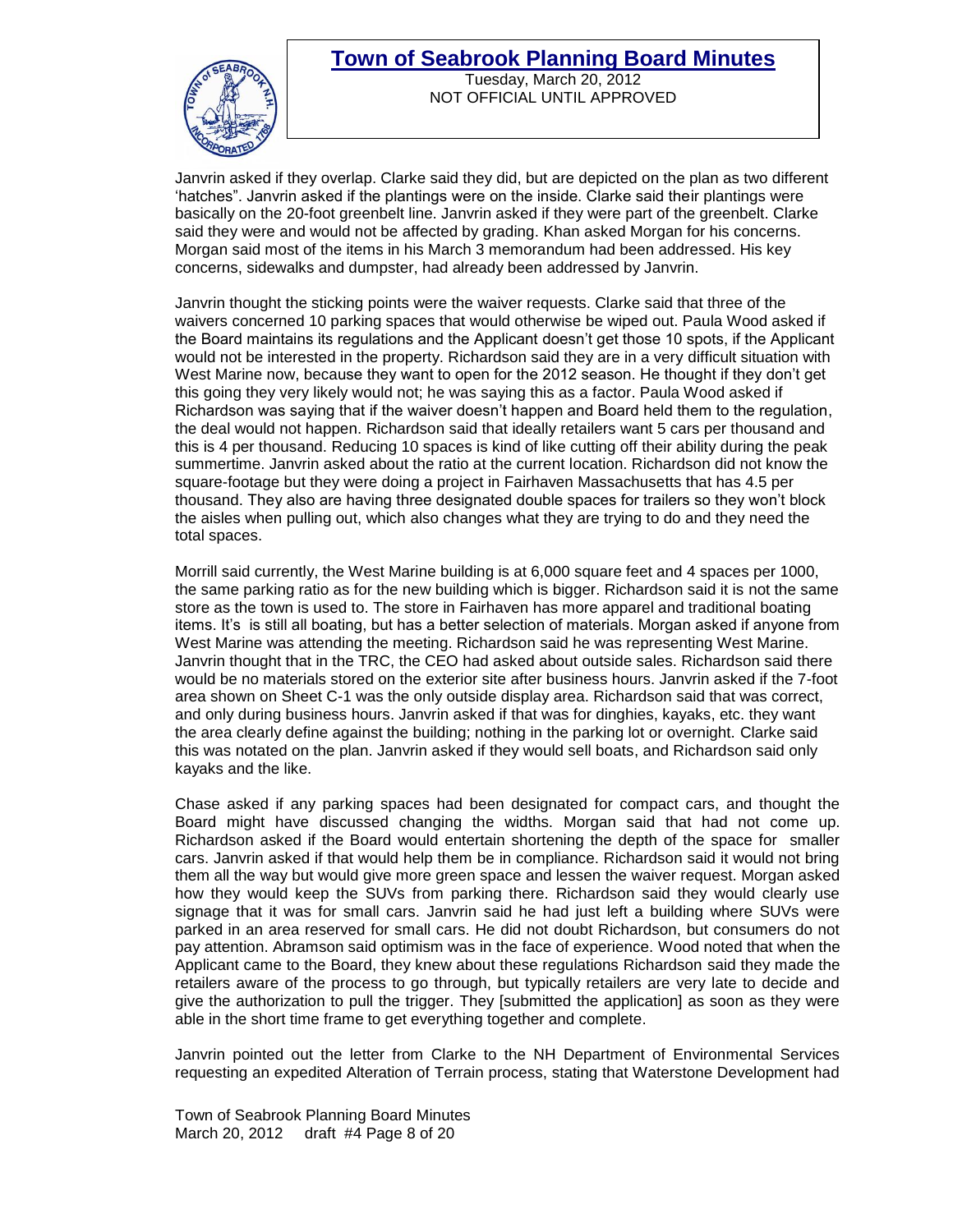

Tuesday, March 20, 2012 NOT OFFICIAL UNTIL APPROVED

secured a tenant for the proposed project; to ensure the tenant the project had to be complete by July 2012. He understood that they are under the gun and polled the Board as to how they felt about issuing the requested waivers, or should the case be continued so the Applicant could return with a revised plan that is in compliance. Khan felt that the Board worked very hard for at least a year to bring that [landscaping] regulation into the book. The Board members and the town felt this regulation was needed for the Seabrook"s future. As soon as the regulation passed, the waiver requests started. He suggested that the regulation be taken off the books, because everyone would want the waivers.

Khan said there was a lengthy discussion on the day the regulation was adopted; Demoulas argued about it. Thanks to the Rockingham Planning Commission for producing something that all the Board Members would be happy with. Khan understood that the town needs the business in this economy, but there is another way to do this, because they have a good relationship with the Kohl"s developer. All they have to do is put up a few signs indicating there is more parking in the Kohl"s parking lot which is open as nobody parks there; it is never filled. That way, Seabrook's regulation stays and applicants would have to abide by them. Sweeney agreed. Paula Wood asked why spend the time and effort doing the regulations and going forward, if the Applicant doesn"t comply. She wanted to make sure that this Applicant was well aware of the regulation before the submission. Fowler agreed, and thought new members should have time to go over all the laws that they may not be aware of yet. Lowry also agreed, saying that the applicant could have started back last year and get a head start. Why should they put a gun to the Members" heads because they are in a rush.

Chase was also in agreement, but wondered if there was another way of redesigning the parking. He asked if there was any other method of configuring the parking. Clarke said the most efficient way of parking is double stacked with the drive aisles. He pointed out the area where that was not done because of the needed turning radius and snow storage. Chase pointed out where snow storage could go [if there were fewer spaces]. Clarke said changing the snow storage area would mean getting rid of plantings because the snow would be piled on top of the plantings. Chase asked if that area was all plantings. Clarke said it is a buffer zone of 15 feet and 10 feet with mostly plantings. Chase thought there would still be grass. Clarke said it was all planted in the buffer zone; they had actually removed some plants to get in the snow storage. If the Board would not budge on this, he discussed with Richardson alternatives including losing the double spaces. Chase commented that he could see ways of doing things. Frazee agreed with Khan that the extra space is available in the huge Kohl"s lot. He thought anyone coming along with a double trailer would want that area, and not a smaller area with deterrents.

Abramson had no objection to the waiver. He thought the Applicant had gone to the intent and with a lot of effort. As much as is practical, Seabrook ought to retain its reputation as a probusiness town and understand that business owners have a lot of other problems and issues to run with. He thought that the regulations, rather than being restrictive set of specifications, ought to be a standard for applicants to meet or do better. He had no objections if they meet the intent going forward. Scott Mitchell said the Applicant did not have a parking easement for the Kohl"s. To get one would require going back to Kohl"s corporate. They had tried to get reciprocal easements with the Lowe's and could not get that. He said this is not an option.

Richardson understood that this was a new regulation and that the Board was concerned with setting precedent. In light of this, Richardson said they would remove the 10 parking spaces in question as well as the double spaces. With some other adjustments, the number of spaces would be 50; that would eliminate the waiver. Janvrin said as long as they come into compliance: other than the waivers, he did not think there were any other sticking points. He asked

Town of Seabrook Planning Board Minutes March 20, 2012 draft #4 Page 9 of 20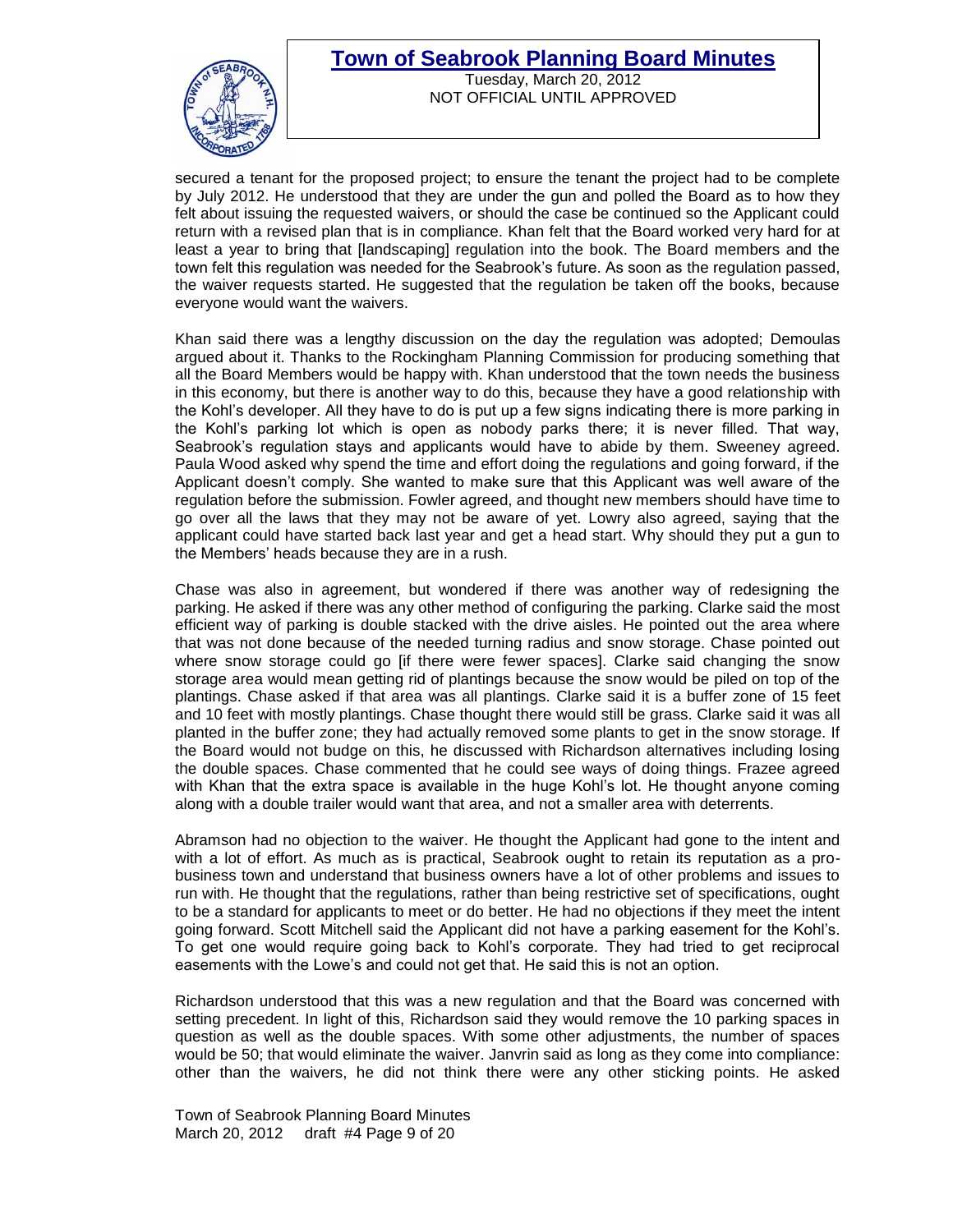

Tuesday, March 20, 2012 NOT OFFICIAL UNTIL APPROVED

Richardson if they agreed. Richardson said the "green" would actually increase by about 400 square feet. Khan asked if Morgan agreed that this would meet the town requirements. Morgan thought this was an interesting proposal, but that the board did not have a siteplan depicting the adjustments. He thought Richardson was looking for a signal from the Board as to what his options were. Chase asked if the Board would be in favor of making eight of the spots for SUVs to gain another spot, noting that a business needs numbers. He thought that would be a reasonable approach so the landscaping would not be lost. Janvrin thought that if the Applicant could meet the requirements for the landscaping regulations, it would be fine, because he believed that all of the TRC, the Planning Board engineer, and Morgan"s comments had been addressed. Janvrin indicated the case could be continued until April 3, 2012, and asked for the deadline for submitting revisions to the Board. Kravitz said that would be Tuesday, March 27, 2012 at noon.

Clarke asked if they could get a conditional approval because of removing the waivers. Janvrin said they already had the ALT i.e. the right to start working on that immediately. Clarke said the tenant really wanted a conditional approval, and would take the risk of the appeal period. His issue is that the lenders wanted to see the approval. If they do not request the waivers, and return with a siteplan that conforms, he thought that a reasonable compromise. Khan wanted Morgan to state the conditions. Morgan said the risk would be acting on a siteplan that the board had not seen. Janvrin could not remember doing that. Lowry commented that they could return with much different parking. Clarke said they needed an approval, so they would remove the 10 parking spaces. If necessary, they would return with a modified siteplan to request additional spaces. He asked if that would work. Wood said there still would not be an accurate siteplan drawing before the Board. Clarke said if the 10 spaces are removed, they would be conforming; a waiver wouldn"t be needed. He thought there was no reason why the Board could not make that motion, and asked for Morgan"s view. Morgan said this would be unusual, but would be less risky than also adding spaces without being sure where they would be.

Janvrin asked if the Applicant would return to the Board if they wanted to modify the parking field afterwards. Clarke agreed, indicating that the number of parking spaces would be 42. Janvrin asked if the Applicant understood that under a new regulation, there would be a fee for a returning application to amend the plan. Clarke said that would be fine, as they could leave this meeting knowing the Board was comfortable with the plan. Wood thought the number of needed spaces was not clear because they had referenced the number of spaces across the street. She asked if they needed the spaces or no, and would be uncomfortable taking out spaces and then coming back [to add them in]. Clarke said they would revise the plan. Wood said one minute they want all the spaces, and the next they don"t. Morgan said that the Applicant was not present. Wood would have felt more comfortable having a plan in front of her that was ok"d by someone.

Clarke said every time a client goes back to a retailer they renegotiate. The compromise with the Board [from 52 to 42 spaces] is a hard thing to do with a lease, but they could say that without the 10 spaces the plan would completely conform by right without any waiver requests. Wood thought they intended to return to reconfigure. Clarke said that would depend. If they could not renegotiate with the Board, they would possibly have to return to the Board to add a couple of spaces. Chase said any applicant could do that. Wood said as that intent is already known, she would not feel comfortable going ahead and knowing they would come back with changes. She wanted to see the changes in a plan, and then go forward. Fowler said that the Board would not have to approve changes if they did come back. Wood thought they would take the Board to Court in that event. Clarke said it was not a given that they would come back to the Board; they could negotiate. He emphasized that the plan is by right by removing the 10 spaces, and with no

Town of Seabrook Planning Board Minutes March 20, 2012 draft #4 Page 10 of 20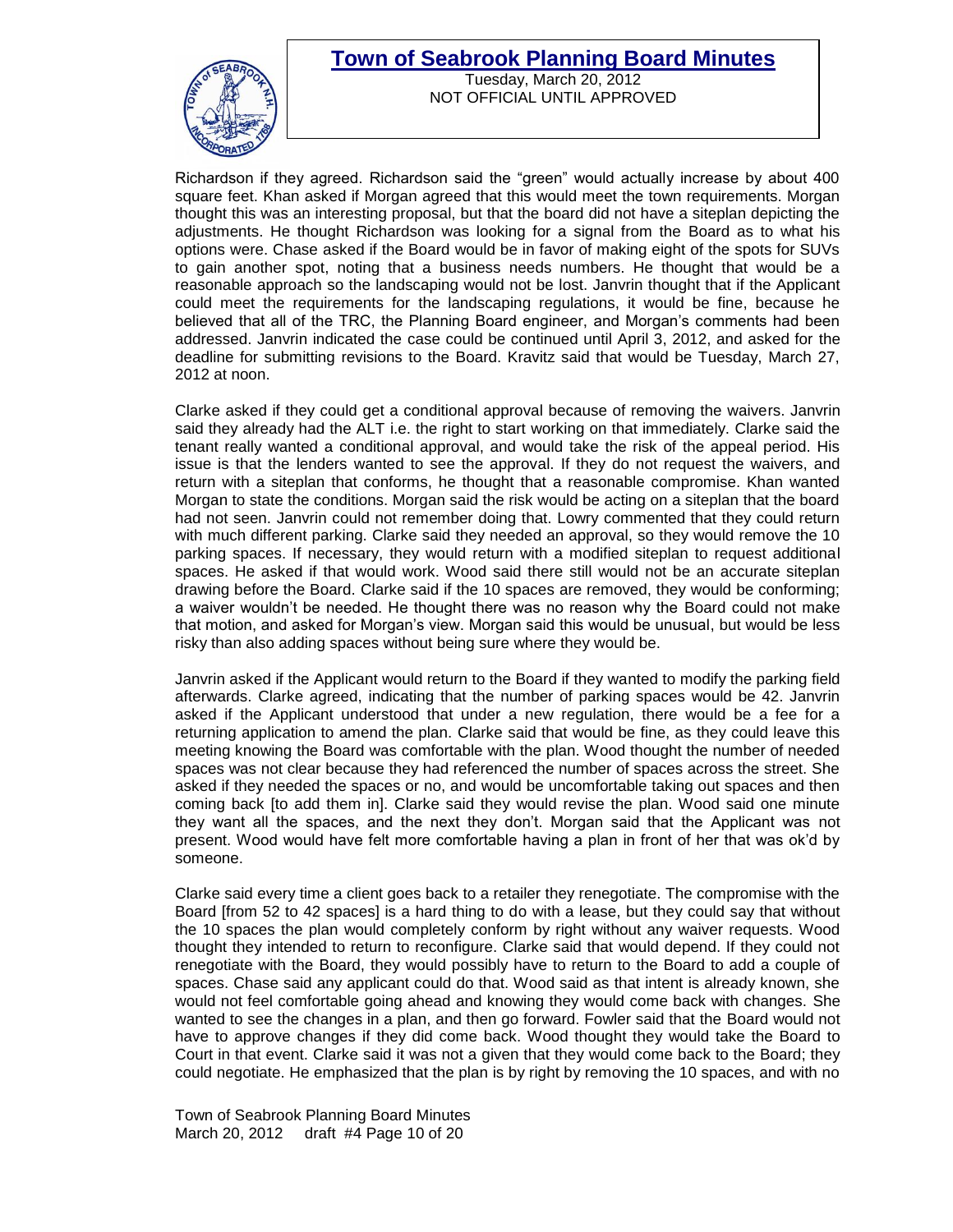

Tuesday, March 20, 2012 NOT OFFICIAL UNTIL APPROVED

waiver request. Richardson noted that Waterstone is the applicant.

Morgan was ok with the proposal to take out the 10 spaces, because Clarke was right – the Board could say no if they came back for more spaces. Janvrin asked Morgan, if the Board gave a conditional approval based upon removing the 10 spaces, could that be conditioned on Morgan"s review of that revised plan before the Chair signs it. Morgan said he could handle the revised plan with the spaces removed and the additional grass or plantings. Janvrin thought that might satisfy some Board Members. Janvrin asked if any Member had concerns about items raised in the TRC, or by Morgan or the Planning Board engineer. Morgan said the technical issues had been addressed. Janvrin noted that the security amount specified by the engineer was \$109,340. Morgan said that the stipulations in the approval had to show up in the siteplan. Clarke agreed. Janvrin preferred that the stipulations be shown on the cover sheet, asked if anyone had stipulations to add; there being none.

| <b>MOTION:</b> | Chase | to approve Case #2012-02 - Edwin & Maureen Adams<br>and Waterstone Retail Development to construct a<br>13,000 square foot store at 337 Lafayette Road, Tax<br>Map 9, Lot 62, conditioned on:<br>(i) removal of 10 parking spaces to conform to new<br>town landscaping regulation;<br>(ii) construction of stucco wall extension and<br>screening for dumpster;<br>(iii) moving the dumpster to meet the setback<br>requirements;<br>(iv) provision of security in the amount of \$109,340<br>prior to the preconstruction meeting; and<br>(v) submission of revised site plans satisfactory in<br>the entirety to the Town Planner, after which the<br>Chair may sign the plans. |
|----------------|-------|------------------------------------------------------------------------------------------------------------------------------------------------------------------------------------------------------------------------------------------------------------------------------------------------------------------------------------------------------------------------------------------------------------------------------------------------------------------------------------------------------------------------------------------------------------------------------------------------------------------------------------------------------------------------------------|
| <b>SECOND:</b> | Khan  | Approved: In favor: Janvrin, Sweeney, Fowler, Khan,<br>Chase, Frazee, Abramson;                                                                                                                                                                                                                                                                                                                                                                                                                                                                                                                                                                                                    |

**ADD THE FOLLOWING AMENDMENTS TO SEABROOK'S SITE PLAN REGULATIONS:** *A) to Section 2* of the Site Plan regulations*:*

**A change of use sufficient to invoke Planning Board jurisdiction is:**

- $\bullet$ **The change of one type of use to another, e.g. retail to restaurant; or**
	- **Any use proposed for vacant land or buildings.**

### **Should a use cease for one year, any subsequent use shall be subject to site plan review.**

Garand noted that this proposal had been discussed at prior meetings. A building that had been dark for more than a year would have to come for a Planning Board. Morgan said that this is a clarification of an existing statute to give the CEO guidance and more specificity as to who comes to the Planning Board and who does not. Janvrin asked if this would apply to the Verizon site in re the signage. Garand said the site had been vacant for more than a year, so this provision would apply. Khan"s view was that when someone comes to the building inspector or the CEO, he may send them to the Planning Board for the Board"s knowledge and to decide on the next step. In this case, it is an existing business use that should be pretty easy. Garand said coming to the Planning Board lets abutters know what is going on. Many sites just evolved over the years so there is nothing for enforcement to go back on. Once the Board looks at a

Town of Seabrook Planning Board Minutes March 20, 2012 draft #4 Page 11 of 20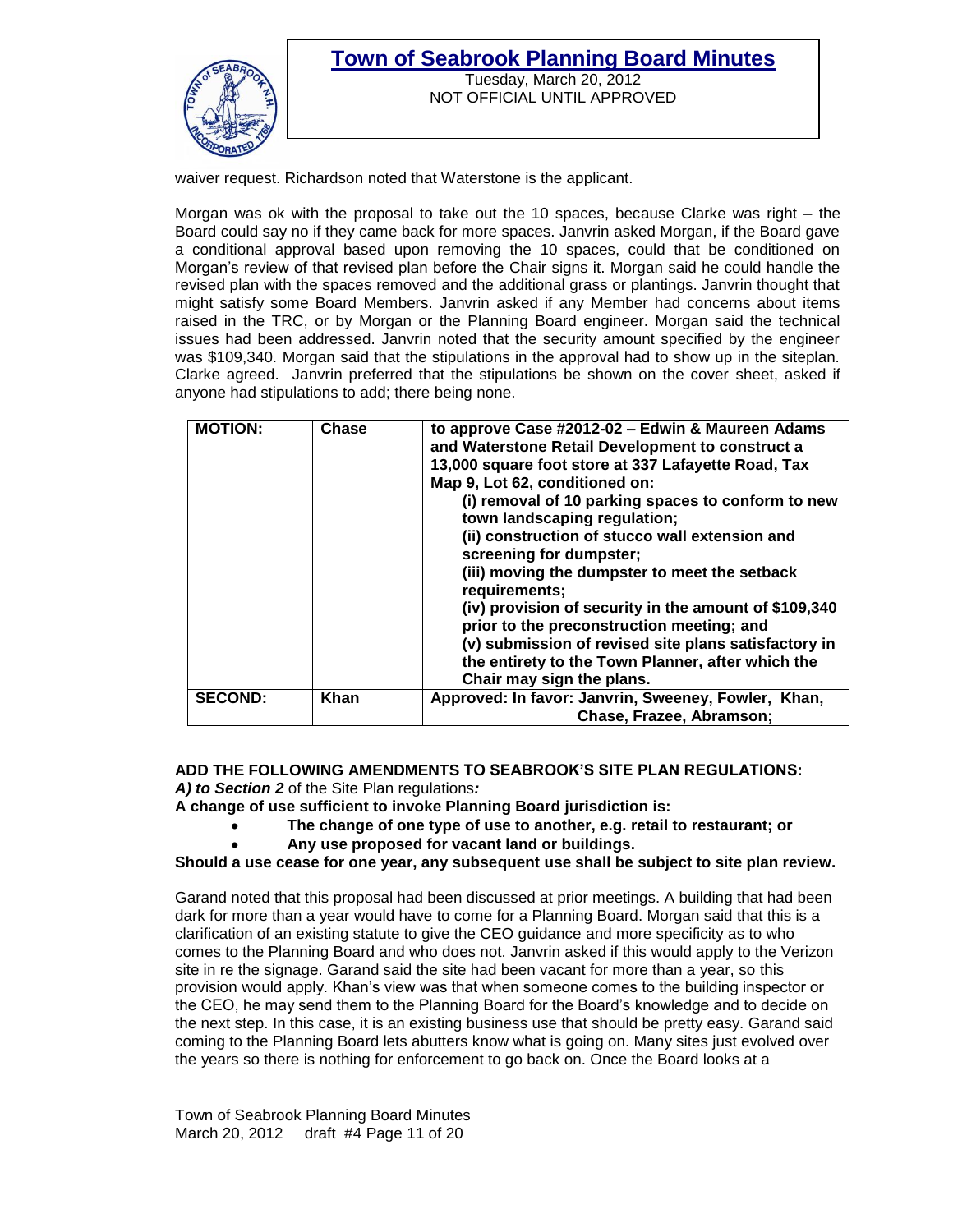

## **Town of Seabrook Planning Board Minutes** Tuesday, March 20, 2012

NOT OFFICIAL UNTIL APPROVED

development and puts something in writing, it is easier for enforcement. This clarifies what has to come before the Board.

Janvrin recalled the dog track proposal to use its site for classic car displays, and asked if that would be covered. Garand said that was an expansion of use so they had to make application to the Board. Different sections apply to different uses. Janvrin asked that if a site was currently a pizza house and changes hands, did it have to return to the Board. Garand said not if it had had an approved use and opened up in less than a year [after the previous close]. Khan asked if a developer had built a space and wanted to rent it out, did they have to come to the Planning Board with the tenant. Garand said it would depend on the approval. For example, if there were a site approval that had not been occupied for a year, it would come to the Planning Board. Also, he does not issue an approval until the Planning Board had actually issued an approval for that site use egg retail. It's a matter of checks and balances; the town wants to know what is going on, and the Planning Board has jurisdiction. Also, the abutters would know that a retail facility or a glue manufacturing facility would be there.

Janvrin thought this might have applied to the new retail building at the north end of the Market Basket. Garand said that was an expansion. Janvrin asked if after the building is built a proposed tenant would come before the Board. Garand said if it had never been occupied and had been approved for a retail use, that would be ok. But if a section had been dark for more than one year, it would have to come back to show what would be there, hours of operation, dumpster issues, and the like. It cannot change the use of the property or the intensity. Khan said that Garand sending people to the Board is the only way residents can know what is coming to their neighborhood. He thought it a very good practice for the Planning Board and residents to know what is coming to the town, who is doing business here, and what kind of business. Garand agreed. Janvrin recalled the case where Mary Ganz came to the Board with the gold purchasing business, and asked if this change would not have required them to come to the board. Garand said that space had been vacant for more than a year and had to return to the Board. Garand said this would have clarified that situation i.e. that it had been vacant for a year and needed to explain to the Board and the town what they intended to happen. Janvrin asked for comments or questions. Wayne Morrill asked if that would be an expedited application. Garand said as long as there was no expansion or change in the footprint. Janvrin said it would be approving the use.

| <b>MOTION:</b> | <b>Janvrin</b>  | of the Site<br>to add the following to Section [[[[<br><b>Plan Regulations [1]</b><br>A change of use sufficient to invoke Planning<br><b>Board jurisdiction is:</b><br>The change of one type of use to<br>$\bullet$<br>another, e.g. retail to restaurant; or<br>Any use proposed for vacant land or<br>$\bullet$<br>buildings.<br>Should a use cease for one year, any<br>subsequent use shall be subject to site<br>plan review. |
|----------------|-----------------|--------------------------------------------------------------------------------------------------------------------------------------------------------------------------------------------------------------------------------------------------------------------------------------------------------------------------------------------------------------------------------------------------------------------------------------|
| <b>SECOND:</b> | <b>Abramson</b> | <b>Approved: Unanimous</b><br>In favor - Janvrin, Sweeney, Fowler, Khan<br>Chase, Frazee, Abramson;                                                                                                                                                                                                                                                                                                                                  |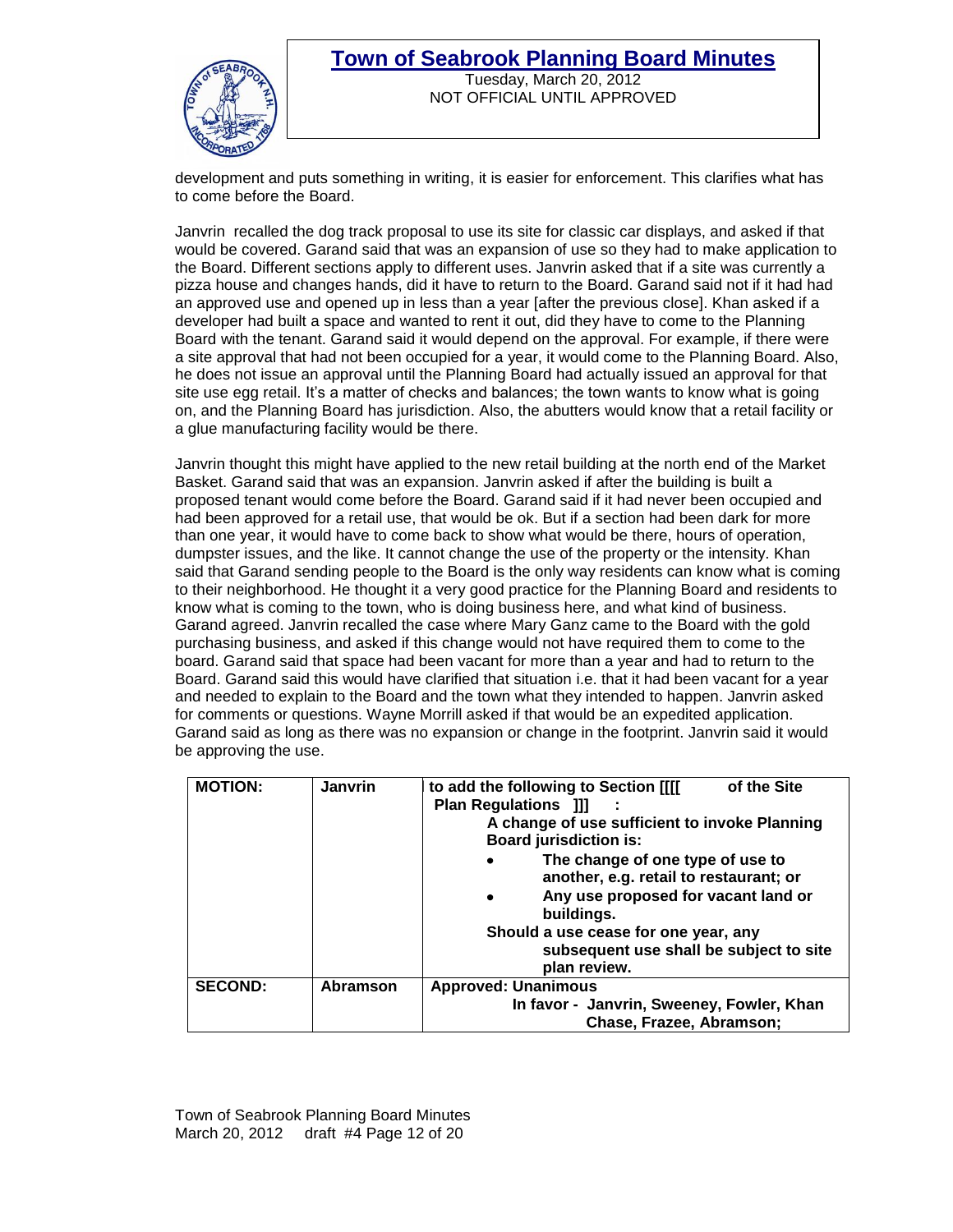

### Tuesday, March 20, 2012 NOT OFFICIAL UNTIL APPROVED

#### *B) Precede Section 10.025 with the following:*  **"For the purposes of this section,"**

Janvrin asked Morgan why this phrase was needed. Morgan said that Garand and Ganz had been referring to this regulation and coming to different interpretations. Adding the proposed phrase would make it more specific so that people wouldn"t be reading the same thing and drawing opposite conclusions. This phrase would pertain to the traffic section only for the purposes of calculating traffic, and adds clarity to the regulations. Janvrin noted that this proposed amendment had been discussed at previous meetings, and asked for questions; there being none.

| <b>MOTION:</b> | Khan     | to precede Section 10.025 with the following:<br>"For the purposes of this section,"                |
|----------------|----------|-----------------------------------------------------------------------------------------------------|
| <b>SECOND:</b> | Abramson | <b>Approved: Unanimous</b><br>In favor - Janvrin, Sweeney, Fowler, Khan<br>Chase, Frazee, Abramson; |

## **OTHER BUSINESS**

Morgan related that he"d had a series of emails from Garand re condominium approvals for a particular property. In connection with a request for a building permit, Garand had noticed that a building would be built in a different location than had been approved, and also the common area boundaries were in a different area as well. Garand thought they would have to go to the Planning Board. Morgan called a Local Government Center attorney for guidance without success. He also received a call from a Seabrook surveyor wanting a resolution. Morgan said after discussing this with Garand they decided to go back to the Planning Board for some general direction, especially for the Building Inspector, in such a situation where the Board had approved a condominium conversion and the building and the common areas were located in a somewhat different location. Morgan said the question was not being raised relevant to the specific property matter that raised the question.

Morgan said notwithstanding, the LGC attorney had told him it would be beneficial to figure out what the town"s interest was in this type of situation, and why was Seabrook in the business of approving condominium conversions i.e. what was the town trying to ensure what does or doesn"t happen. Morgan told him that one thing was to make sure that each unit had their own water meter in re paying their bill and the potential that a shut-off might be required, and that the Water Department had access to the meter on the property. Morgan thought that if Foote were in attendance, she would want to be sure that the common areas get divided up so that one unit doesn"t get a swamp area while others get dry land. He brought this to the Board"s attention so it could give this some thought and give him and Garand some guidance as to what to do if they find that condos are not built as the plan showed.

Garand said another reason to ask for the Board"s guidance was that when the Board looked at a common driveway on Dow"s Lane, the result was that things were not done in the correct manner and they had to return to the Board several times. That is why he called Morgan"s attention to a house not being built in the right location, and the design of the home and the common area were also changed. Janvrin asked if the utilities had been changed. Garand said

Town of Seabrook Planning Board Minutes March 20, 2012 draft #4 Page 13 of 20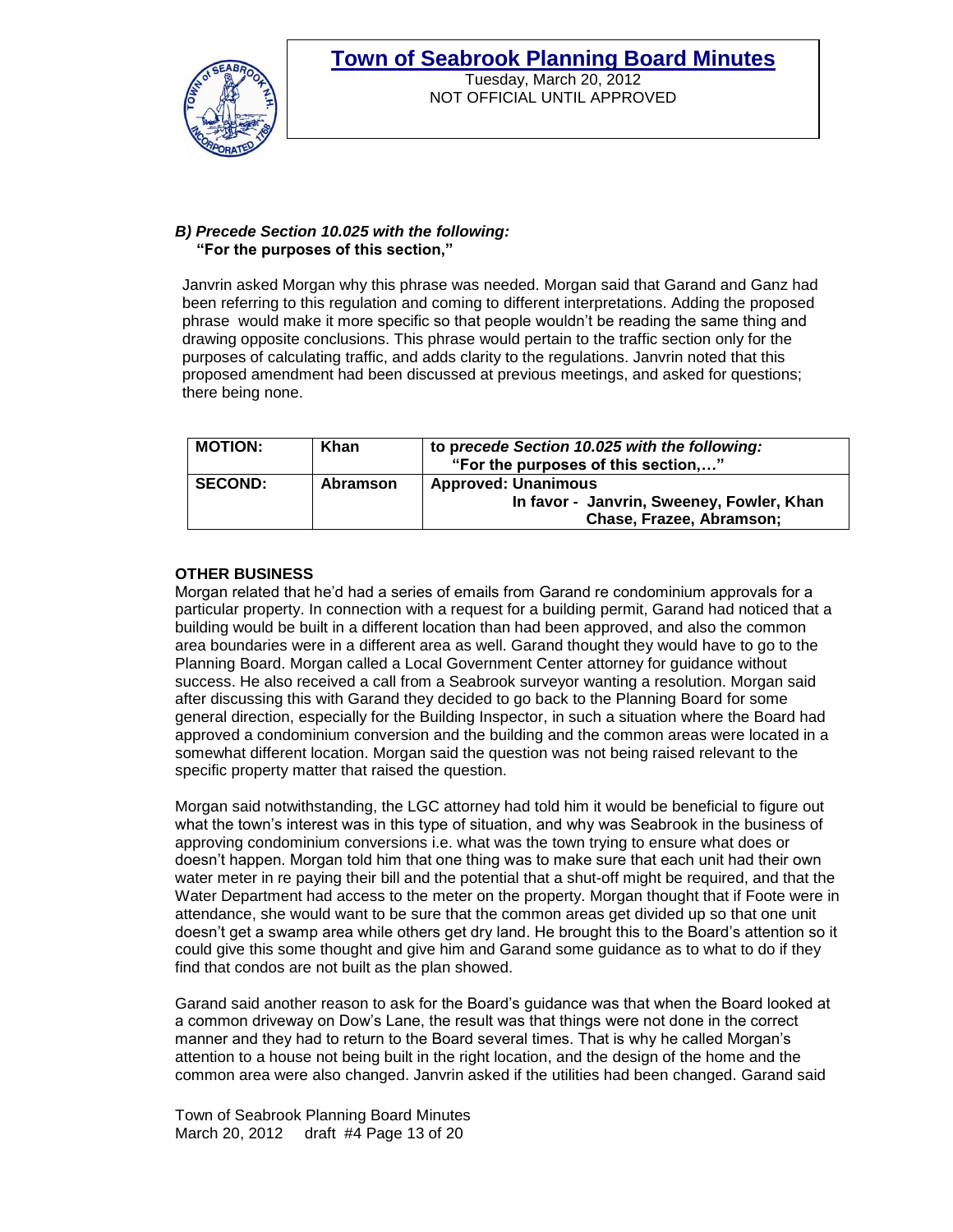

### **Town of Seabrook Planning Board Minutes** Tuesday, March 20, 2012

NOT OFFICIAL UNTIL APPROVED

they had been extended on the property. That is why he and Morgan were asking for the Board"s direction.

Janvrin asked for the Board"s jurisdiction. Morgan said it was driven by RSA 356B which gives about 95 percent of decisions to the owner and about 5 percent to the Planning Board. There is one page of condominium regulations in the Town Land Use Regulations. Owners are asked to bring in a plan, show the utilities and meters as separate for each unit, show the wetlands, the common areas, and where the house would be built. Janvrin added that they are asked to provide the condominium documents as well. Morgan said there are usually thick condominium documents, so the applicant is asked for a certification that they comply with 356B; some years ago the Board determined that it would not decide whether condo documents were copacetic; he noted that the Town of Hampton spends a lot of time scrutinizing condominium documents. Janvrin noted they have an in-house legal department.

Janvrin asked if the Board had made a decision resulting in recorded documents. Morgan said it was approved, and restated that he was not trying to pin the Board down to the specifics on this case. He and Garand were trying to get some policy direction from the Board so they know how to handle these types of situations in the future. Basically the choice is to ask the owner to return to the Planning Board, or say that it is not really interested in this type of situation. Janvrin asked if this meant so long as when the plan was first brought to the Board they met the requirements as to utility shut-offs. Morgan said the question for the Board was what kind of issues they wanted to keep constant and which ones it did not care if it was moved around. Khan asked at what point the Building Officer learned about this i.e. was the building already built. Garand said it was not. During the time that the developer went into the area to clear the land for the house, they dropped a tree on a town shed structure and did a little damage. Khan said he had seen the area. Morgan noted that that would not prejudice the decision. Garand had asked why they were clear cutting the rear of the lot, he was told that they wanted to build a house there. At that point he brought to their attention that the common areas were actually on the other side, and they were cutting on the wrong side of the lot. He was told that an agreement had been made with the other condominium owner to revise the condominium documents; that is how this came to light. Nothing had been installed; only the clearing had been done.

Khan thought that the Planning Board could simply say that any change e.g. a footprint or the like needs to return to the Planning Board. Wood wanted to know what would happen if "condominium" were not in this equation. For example, what would happen if an applicant [e.g. West Marine] did what was necessary [for an approval] and then decided not to follow what was approved – e.g. put the building in the back, moved the dumpster, and did not have enough parking. Garand commented that condominiums were just a form of ownership and the town"s interest would be if the lot were large enough for two separate single family dwelling structures. If they came before the Planning Board with a proposal and gave a promise as to what they were building, and only built one-half of what they promised. Then the economy changed and they want to change what they promised the town. They would still meet the town zoning requirement and only changing the condominium aspect. Wood said anyone else would have to come back, if there were plans that were approved. She did not see the difference for a single owner or a condo that had been approved. If they want to do a change, they need to come back. Khan agreed i.e. to make a trip to the Planning Board. Wood asked why the Board is approving things if people are going to do what they want.

Janvrin asked for Garand"s feeling. Garand said he was looking for direction and does what the Board wants. Chase said from the developer"s point of view, if he had come to the Planning Board with a parcel of land and asked to create two lots,, he would have to tell the surveyor what

Town of Seabrook Planning Board Minutes March 20, 2012 draft #4 Page 14 of 20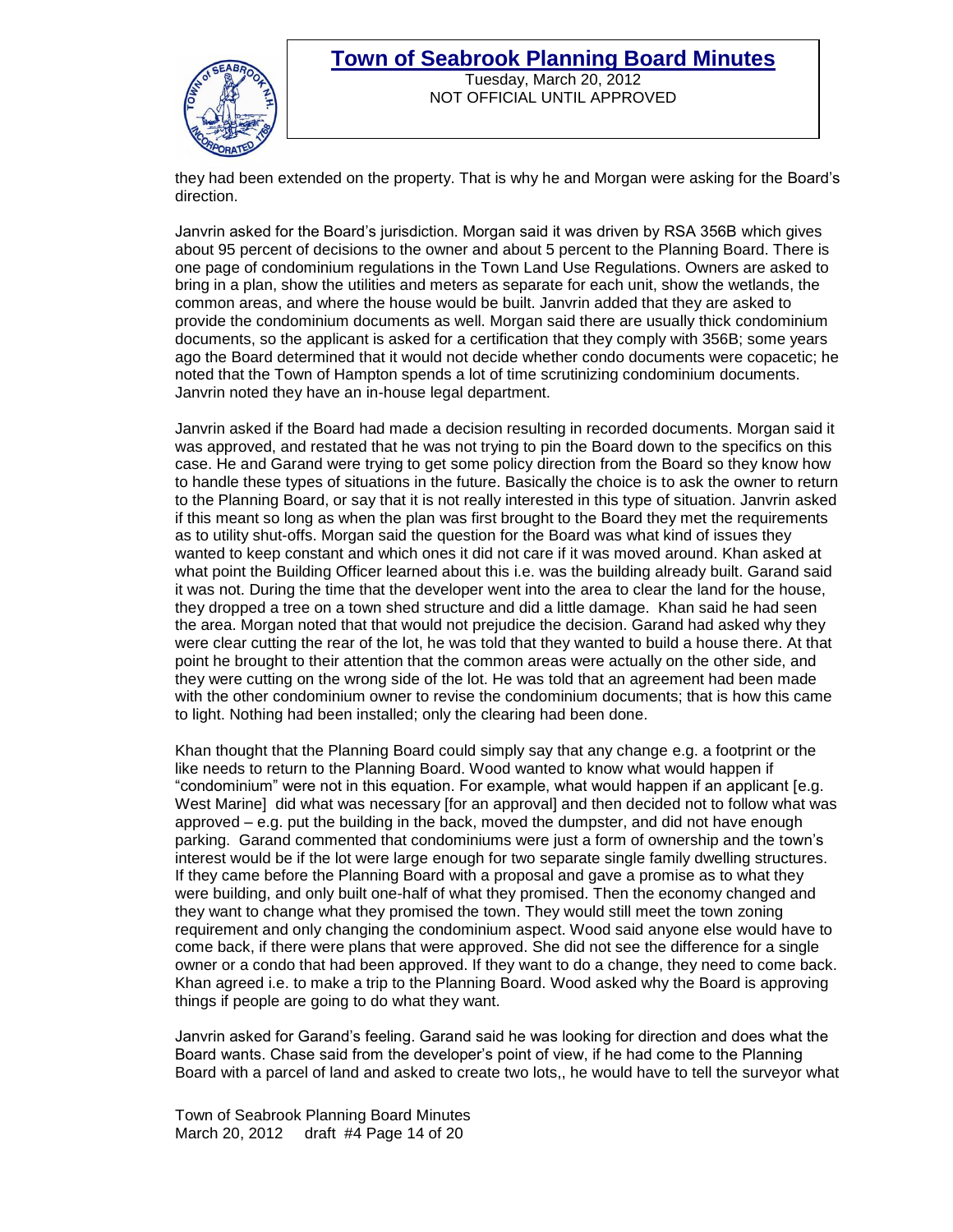

Tuesday, March 20, 2012 NOT OFFICIAL UNTIL APPROVED

kind of a proposed house was planned, not the specifics. If he were granted the condominium conversion of this parcel of land and he decided not to build the exact house, but something that still met all the guidelines and requirements of the town, he was not sure why there would be any objection. If he had a 2,200 square-foot condominium and wanted to put on an addition, would that mean he had to come back to the Planning Board. Garand said that is the clarification he is requesting. People put on additions to condominiums all the time and do not return to the Planning Board because the main structure is there and the use of the property is outlined by the condominium documents. Janvrin thought that would be an accessory use. Wood asked if a person with a single family home or a mobile home was going to put on an addition or a shed would have to return to the Planning Board. Garand said not for a single family home. As long as the zoning allows the use, it would just be to his office for a building permit and governed by the condominium documents.

Wood thought the question was about moving the location of a house, and not about an addition. Garand said it was about moving the utilities and changing the location of the utilities and the structure; it was not just a minor change. Janvrin"s opinion was that the Planning board dealt with mergers and separation or subdivision of lots. A condominium conversion can be viewed as a merger it two lots coming together or coming apart. In that case the Board does say where the line is; in a condominium conversion it does not. He referenced the Murray condominium conversion and if the town had had to review when they were put away. Garand said the town had some responsibilities, but he wanted to know what the limitations were, and how he should act. Janvrin asked if , when there is a merger of a lot as occurred recently on South Main Street, it was not up to the Board to dictate what goes on the property, only about the moving of the lot lines.

Garand said condominiums were a form of ownership and the Board wants to see that that ownership is equal. Janvrin asked if the Board has an interest in that. Garand said they want to be sure that the utilities were shown, and that the floor plan is shown on the plans that are recorded. If that takes place outside of the Planning Board, that is one thing. A decision is needed about what has to come back to the Planning Board and what does not. Chase thought if it meet the requirements of the CEO, and there was a change in the size of the proposed structure listed on the plan, it seemed that the new plan should be recorded at the Registry of Deeds as the building would be in a different location. Janvrin said when there is a site plan, the buildings and structures would be on the recorded plan; if there were any changes they would definitely have to come back to the Board. But with a lot merger or residential subdivision they would not have to return to the Board to move the location of a house.

Garand asked Morgan who would record the changed plan. Morgan said when a condominium conversion is approved, the Secretary records the mylar. Garand said that what would have been recorded would not reflect any changes; that would be the old approval. He asked how the Registry would denote that. Ganz said it would be as an amended site plan and amended condominium documents. Janvrin asked if this was actually an as-built after the fact. Ganz agreed; the town would end up getting an [informational] copy from the Registry. Chase said he"d lived in a condominium at the Beach where the entire building was not built according to the plan recorded at the Registry; it"s done all the time. Ganz said this came to light because someone wanted to divide up their limited common area a little differently. That is how the issue came up with Garand as to putting the house in a different place.

Ganz said that most towns don"t even have their Planning Board look at this. The only thing that might be a concern would be if the new plan is still complying with having a disproportionate share of the wetlands on either side. She thought that Garand could determine that and not have

Town of Seabrook Planning Board Minutes March 20, 2012 draft #4 Page 15 of 20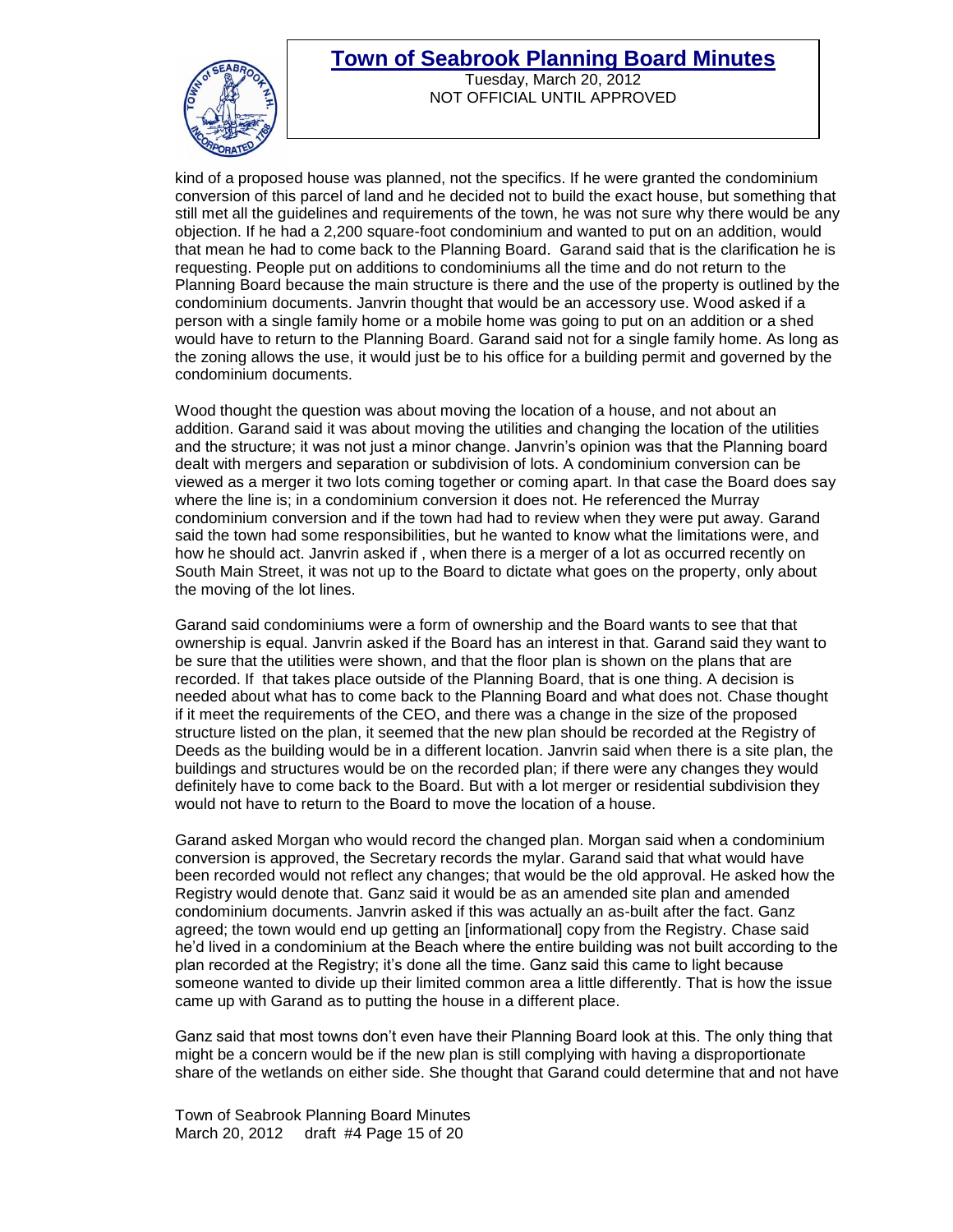

Tuesday, March 20, 2012 NOT OFFICIAL UNTIL APPROVED

it be an issue. She thought it quite burdensome for a couple of neighbors to have to file an application to have their common area in a little different place. Janvrin thought then the Board would have to notice the abutters. Garand said that the recorded plan that the Board was looking at showed that the structures were actually close toward the middle, front of the parcel. They relocated the second unit behind the first unit with more separation, which both owners thought was a better plan. It gave them the ability to relocate the structure where they were both happy. Janvrin asked what would happen if Ganz had not come to the Board. Garand said there would have been a building application and he would have compared that to the original plan and condominium documents, and he would have brought it to the Board. Janvrin said that at that point the Board might not care. Garand said then the Board would waive jurisdiction. Janvrin thought then [Ganz] would have to submit an as –built to the Registry, and the town would be copied. Garand said the Assessing Office would receive a copy of that plan and the condominium documents would be on file in the Registry. Janvrin asked if the Planning Board would be notified as well. Garand and Kravitz said it would not. Kravitz said if someone came to the Planning Board and asked to review the file, it would have nothing in it regarding and changes [subsequent to the approval.] Garand said the first unit would meet the requirements of the first section of the condominium conversion documents; the second would not be similar.

Janvrin asked, jurisdictionally, what interest did the town have. Garand said that is the decision that the Planning Board had to make i.e. did it want to review where the dwellings are, the utilities, the portion that is common areas, the driveway curb cuts etc. Morgan did not want to make the decision more difficult, but had been told that a certain commercial shopping center developer was seriously considering condominiumizing it. Therefore, the Board should keep in mind that whatever decision it made might well apply to commercial development. Janvrin thought that the decision would then be easy. Garand said the Board might want to look at this case by case and whether to grant a waiver upon request; it could say that a change to a condominium plan requires review by the Planning Board as to whether it would waive jurisdiction. Janvrin thought the Board had the ability to require an as-built. Garand agreed, and said the Board could also require a copy of the new condominium plans and/or condominium documents for the file.

Khan noted that Ganz had said that a lot of towns do not bring condominiums to the Planning Board. He asked whether the CEO could decide who should come before the Board based on how much change is going on with a property, which would create an easier situation. Garand said that would make him the deciding factor; he looks at zoning compliance, but condominiums are a form of ownership and he does not have that expertise. He can look at the utilities, and the DPW Manager can look at the driveway cuts, but it would not meet what was approved originally. He wanted the Board to decide what it wanted to hear. In the case of commercial property, Janvrin"s opinion was that it should be built to an approved plan; if not, an as-built should be submitted. This is after the fact and has been happening too much lately. He thought the commercial side was cut and dry; a security would ensure that the town could make it that way. Garand said someone could come back and condominiumize anything, even a dumpster; it"s a form of ownership.

Wood supposed if she lived next to property that had been condominiumized, and it looked good, the houses would be built out front and the common area in the back where she lived. When construction starts and the builders decide they will use the front as common area and build the houses in the back next to hers. She thought that if abutters are notified, and the Planning Board and the abutters think that the plan would be build to what they saw, it would not be appropriate to wake up one morning and have a house built somewhere else – whether condo conversion or not. If someone brings a plan to this Board, and it is approved, that is the

Town of Seabrook Planning Board Minutes March 20, 2012 draft #4 Page 16 of 20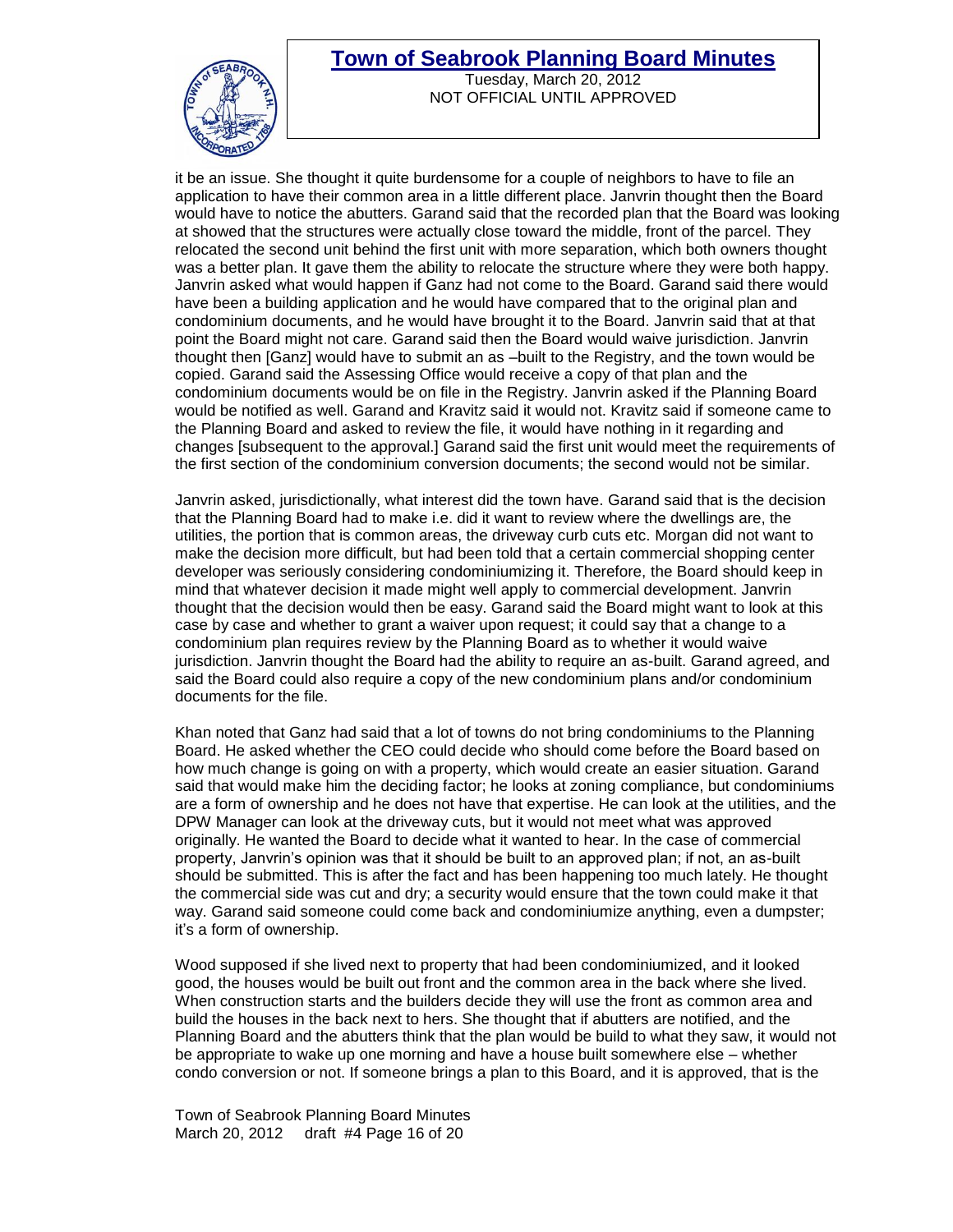

Tuesday, March 20, 2012 NOT OFFICIAL UNTIL APPROVED

plan that should be built, or come back with the changes. She was bothered by the as-builts. Why have the Planning Board spend time and effort on plans or regulations, if someone who doesn"t want to follow the regulations. Garand asked if Wood felt that if there are changes the abutters should have notification. Wood believed if there was a change on a plan the Planning Board should know about it and approve it. Janvrin asked if Wood would require them to come in again to change a condo conversion that was approved. Janvrin asked if in that case it would be a full application to the Board for a condominium conversion.

Chase asked if Morgan knew what other towns do. Morgan cited Hampton with two in-house attorneys. Janvrin asked for Morgan"s opinion. Wood thought that Morgan would not have a firm response. Wood asked if Ganz would comment. Ganz thought it should not have to return to the Board unless it was changing something that was initially approved, like wetlands. It's a cumbersome process; they should be able to amend their documents and either the Planning Board waives jurisdiction, or they record them at the Registry, with the town getting a copy. Garand agreed with Ganz, if they are not changing the utilities or the number of structures, and it is a simple internal change inside the property. As long as the Board knows what"s going on and receives a copy of the plans for the file, then they could actually pay for the recording fees and go through the Planning Board as always, and the Board could waive jurisdiction on a case by case basis.

Khan said they would still be coming in front of the Board. Garand said as long as it is an internal change and not changes to the utilities or driveway cuts for the roadway, and the Town Planner reviews the plans and the condominium papers. Khan said they would be coming before the Board to ask for a waiver. Garand said that would take care of everything because they would be coming before the Board to ask for a waiver and amending the approved condominium declaration. That way a waiver request to amend the condominium approval, that had already been before the Board, would be requested for the changes. Garand thought that would cover everything; the town"s file would be complete and the Planning Board would be aware of the changes. Garand said this did not answer Wood"s question in re notifying abutters. He thought if it were under one owner, they wouldn"t need a second notification on a lot larger than 45,000 square feet because that"s what zoning allows. Wood understood, but said that if she had been notified and sat through a hearing, then that is what it should be. She thought that a placement of a house would be a large issue; she would be offended to wake up one morning and find that the lot next door was totally different; why bother to tell her what would be done in the first place, if it"s not going to stick.

Morgan said the problem with the waivers as described (above) is that the abutters would have to be notified. Ganz asked if they could just send a letter to the Planning Board for informational purposes. Janvrin asked if the regulations would have to be changed to stipulate this. Morgan said it was always a good idea to be clear about the Board"s policies so there is no question that it applies equally to everybody. Garand said this could be done with residential, but he would stick firm about commercial, Janvrin agreed. Khan asked if Morgan could have a recommendation for the Board to discuss at the next meeting, rather than make a decision at this meeting. Morgan would do a draft, but preferred to reflect the Board majority sentiment. Khan did not want to stop the discussion, but wanted to hear his recommendations. Morgan said that at this meeting, he"d heard that nobody really cares if the house looks exactly like it they thought it would. Moving the building is more problematic; the Board would have to decide if they owe it to the abutters to notify them.

Chase asked if he came to Garand for a building permit, would he be required to go to the Planning Board. Garand said if the shell was built as approved and Chase wanted to expand it,

Town of Seabrook Planning Board Minutes March 20, 2012 draft #4 Page 17 of 20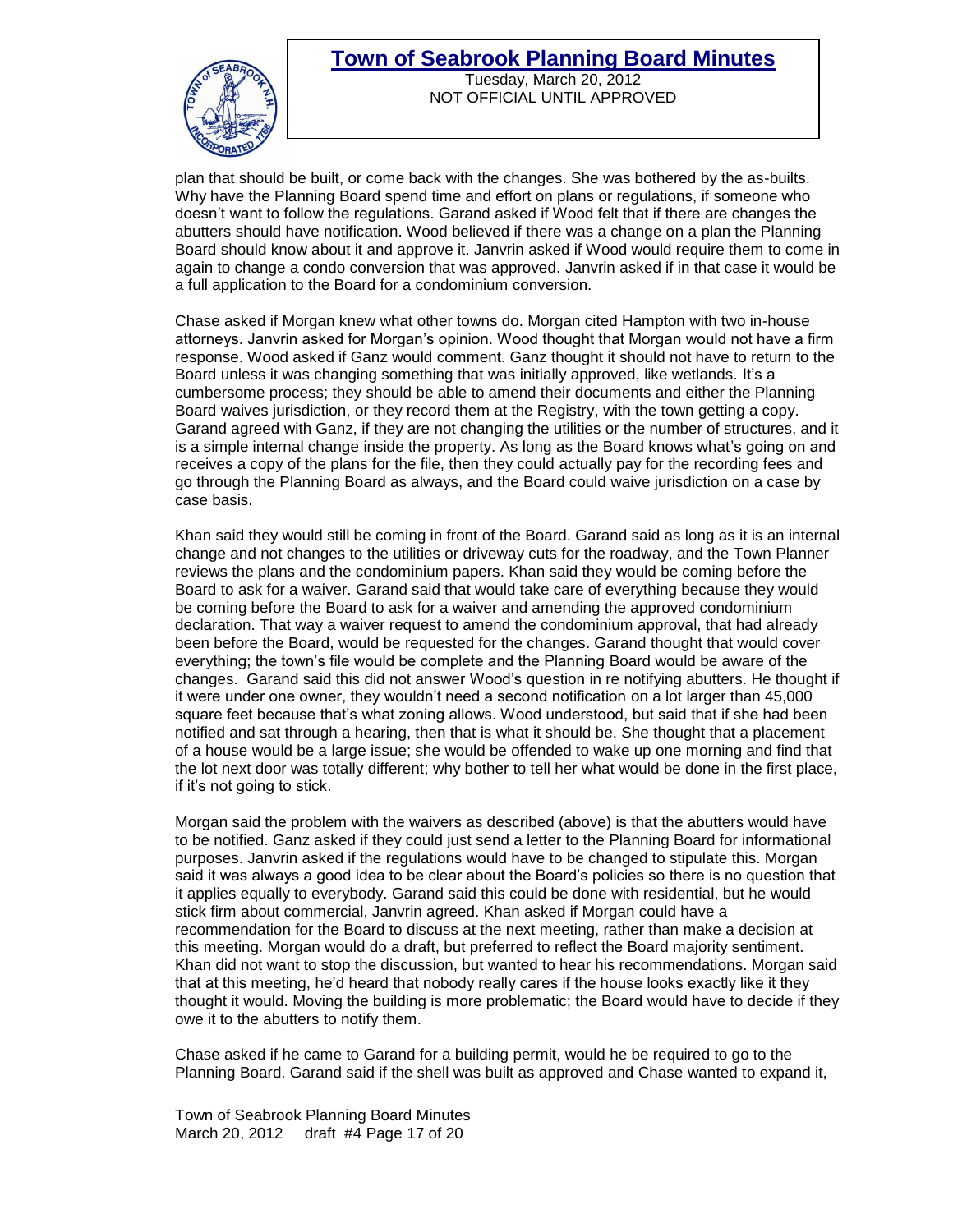

Tuesday, March 20, 2012 NOT OFFICIAL UNTIL APPROVED

he would have to do that as a condo owner. As long as the bare bones of the structure is there, and it were for a porch or a deck on the structure, he"d allow it. Janvrin asked if this would be an accessory structure. Garand said it would have to be something that was allowed through zoning. Chase said that would not be recorded. Garand agreed, because the main structure was recorded per the approval. Janvrin asked about the Assessor. Garand said the Assessor would be contacted for the building permit. Assessing is not the issue. It is the notification and the condominium conversion. Janvrin added having an accurate plan in the Planning Board. Garand said the issues would be the utilities, curb cuts. It"s two single family structures if that is the zoning. Janvrin asked about the setbacks. Garand would look at the setbacks in re the building permit.

Garand said this matter came up and he did not have an answer. Ganz said in particular, there is a developer who wants to get a building permit and start building with an agreement with the other side. Morgan thought it wouldn"t have come up if the tree hadn"t fallen on the shed. Garand said it would have come up with the building permit. Ganz said they were in a grey area with the regulations. Morgan asked if the building were to move 50 feet or more, should it come back to the Planning Board for review. Janvrin polled the Board. Chase disagreed, if it meets all the setback requirements. By consensus, other members said it should return to the Board. Morgan asked if a fifty-foot rule should be drafted. Janvrin said to do this, and asked whether that answered the particular building permit matter that Garand raised. Morgan said he did not know the measurements. Janvrin thought it was more than 50 feet. He asked Garand if this would help him make the determination as to whether that item should return to the Board. Garand said if it doesn"t meet the Board"s requirements, it would have to return to the Board; he takes direction from the Board.

Frazee said this paperwork is needed just to make it right at the records office. Garand said the Rockingham County Registry of Deeds would get the paperwork regardless, and just to make sure that the Planning Board files are accurate. Janvrin said with a commercial enterprise, an as-built is submitted for the files. They want the same thing for the homeowner. Garand reminded about the same situation at Dow"s Lane about language for the convertible property; this was another headache. The Board needs to clarify what changes can be done to a condo. Kravitz said the Planning Board office needs consistency, which she was not hearing in terms of what to tell someone who comes to the office i.e. do they or don"t they have to come to the Planning Board. If there are too many grey areas it is not clear how to help the applicant. Khan thought Garand"s position was to let applicants come before the Board if they have a major change, and let the Board decide on the jurisdiction; this would take two minutes. Garand pointed out that Morgan had asked if a request for waiving jurisdiction had to notice the abutters. Janvrin asked if it would be an informal meeting. Garand said Morgan should clarify what comes before the Board, and asked about the fee for a condominium conversion. Morgan asked if the issue is not to surprise the abutters. Janvrin did not want to pull the trigger if there"s no need. Garand said it would be nice to make it as easy and quick for the Planning Board; that's another issue. The Planning Board has been very busy; smaller items could be cleaned up internally, but the Board still had to look at things to make sure they are done appropriately.

Janvrin asked if Morgan had enough to start working on the regulation change, however, the person needs an answer soon because they"d like to start building. He asked if the Board would require this person to come to the Board, or not. Khan asked if Ganz was representing the developer. Ganz said she was. Khan said after all of this discussion, Ganz had fulfilled her obligation to the developer. The Planning Board heard about it and knew where the building would be, so he did not have any issues. Janvrin asked if for this, the Board would waive its jurisdiction, and get an as-built. Garand recommended allowing them to make their changes to

Town of Seabrook Planning Board Minutes March 20, 2012 draft #4 Page 18 of 20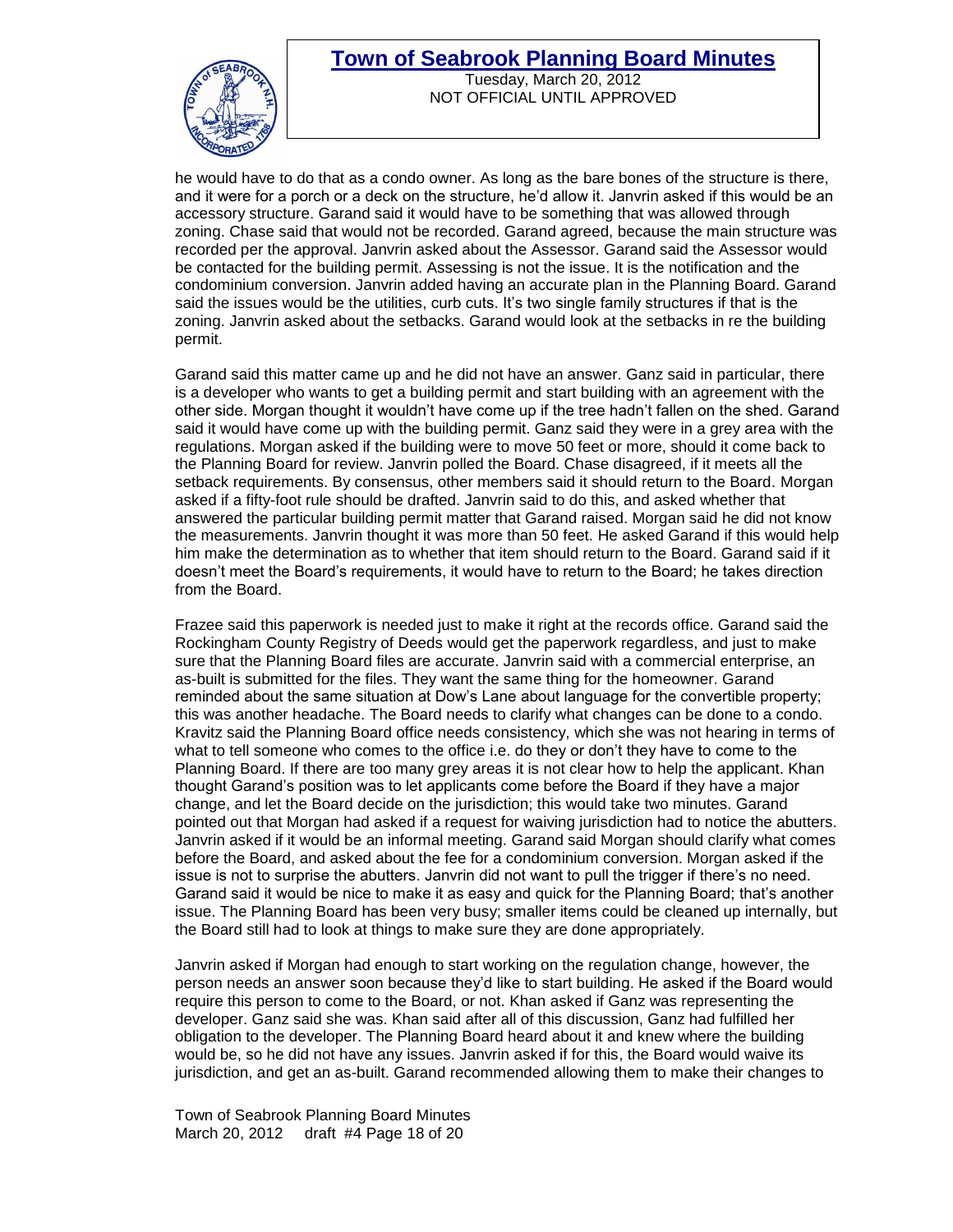

Tuesday, March 20, 2012 NOT OFFICIAL UNTIL APPROVED

the condominium property as long as they notify the Planning Board of the changes and meet the zoning criteria. That way they would not be holding anyone up with building permits. Garand said it's only a formality, and that Morgan had said a lot of communities don't do this at all. But with converting a condominium that is a duplex, there are issues of representing the services and utilities correctly on the plan; that"s where departments want a review. In the particular situation the curb cuts are in and would remain the same. They are just reconfiguring them on the lot. As long as they are denoted properly and clearly on the plan, it would be an after-the-fact as-built.

Wood asked about notifying the abutters. Garand said that is where clarification is needed. Wood said the Board is talking about a requirement if the building is moved 50 feet. Janvrin asked if this was just commercial and industrial. Wood said if this is the direction, maybe they should at least notify the abutters that something is going on. There may not be an issue with any of the abutters, but what if there is an issue. Based on this discussion, Morgan understood that the Board wanted the abutters notified if a house would be moved 50 feet or more. Wood thought that is what was happening in the particular situation. Ganz said the only abutter that actually would be affected was actually the same owner; she offered to provide copies of the plans. Chase said this was another grey area. Janvrin asked Garand if he had enough information to make a decision as the CEO, and also asked if anyone had a problem with that. Khan asked if Garand agreed that the only abutter was the owner of the property; they were pushing the property further away from the other side. Janvrin had no objection, and asked if anyone did. Chase asked if a motion would be in order to waive jurisdiction. Janvrin said this was not even a case before the Board; guidance was given to the CEO.

Kravitz said that this type of action was very hard to track. That was one reason that expedited applications were adopted, so that the Board could track the decisions that it makes. Wood said that a decision was being made at this meeting not to have that person come to the Board, but there was no record. Garand said there would be no reference on the tax card, and no amendment. He thought Kravitz" point was that there was no application or minimal fee so that she could track it, like an expedited condominium application, so that there would be paperwork to track it and make a paper trail. Kravitz said by way of example, expedited applications are given a case number e.g. 2011-30E so the Board knew that it was expedited, and it could be found. When waivers are done out-of-hand, nothing comes in and there is no way to track it going out except for the small reference in the minutes. There is no place to put this in the files. Wood thought Kravitz was speaking about the particular project. Kravitz said it would apply to any project of this nature where an effort is being made to move things along that don"t seem to need a major effort on the part of the Board. The question would be how to track it and find it in the future.

Ganz suggesting sending a letter on the old case, which could be put in the file with a copy of the plan. Janvrin said to put a copy of the minutes with it and asked if that would be satisfactory. Kravitz said if that is the direction that the Board is going; it would have to be a mandate whenever this type of situation comes up. Janvrin could not locate the old case number. Kravitz said this was not a case before the Board. It would be one thing if it had come in with a letter such as Ganz was describing, then the Board could track it and apply those minutes to it in the file on that one occasion. In this particular instance, the discussion is about something that did not come to the Board, and enabling similar situations. Janvrin thought the CEO was looking for a clarification. The Town Planner did not have an answer, and came to the Planning Board for a clarification and opinion. Garand said he was trying to get to the building permit. Fowler thought if it did not affect abutters, and the Board shouldn"t have anything to do with it at all. Garand issues the permit, unless moving a building will affect an abutter. Janvrin did not see this on a

Town of Seabrook Planning Board Minutes March 20, 2012 draft #4 Page 19 of 20